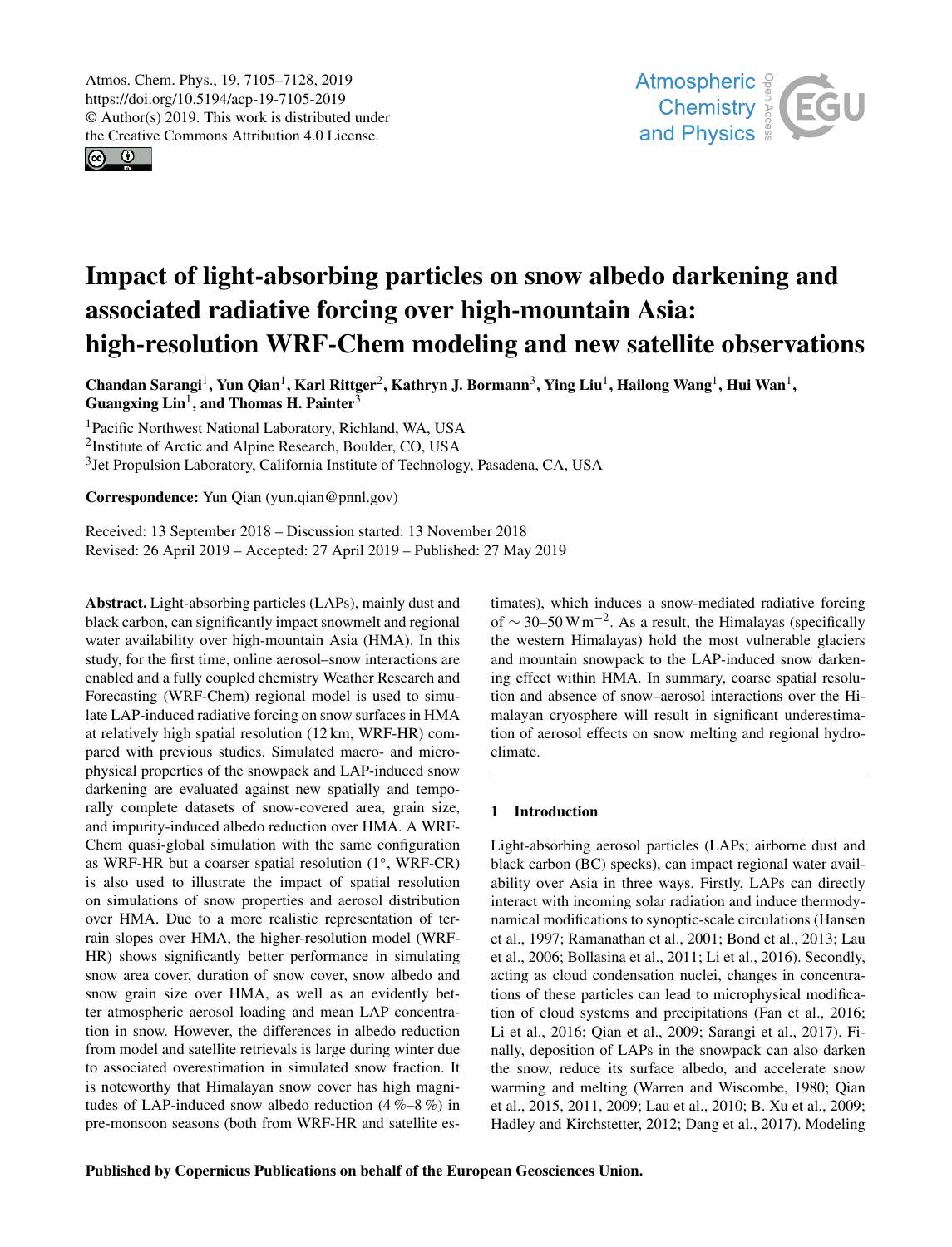studies have suggested that the LAP-induced snow darkening mechanism has warming and snow-melting efficacy even greater than that of greenhouse gases (GHGs) (Hansen and Nazarenko, 2004; Flanner et al., 2007; Qian et al., 2011; Skiles et al., 2012). To give perspective, the concentration of just 100 ng of BC in 1 g of snowpack will reduce the visible-wavelength albedo of a grain radius of 1000 µm by 10 % (Fig. 1b of Warren, 2013). A chain of positive feedback mechanisms results in such a large impact of LAPs (Qian et al., 2015). Initially, as snow starts to melt, the concentration of LAPs in snowpack increases because a portion of LAPs accumulate at the surface of the snowpack instead of getting washed away with meltwater (Conway et al., 1996; Flanner et al., 2007; Doherty et al., 2010). This increase in LAP concentration leads to enhanced warming of the snowpack and thereby increases the effective snow grain size, which further lowers snow albedo (Warren and Wiscombe, 1980; Hadley and Kirchstetter, 2012). Nonetheless, at higher concentrations, grain sizes can again be reduced due to the loss of mass from surface layers with the intense melting (Painter et al., 2013). As this process continues, sufficient snowmelt occurs to expose the darker underlying surface, leading to enhanced warming and snow ablation commonly known as "snow– albedo feedback" (Warren and Wiscombe, 1980; Hansen and Nazarenko, 2004; Flanner et al., 2007; Qian et al., 2015). In turn, this earlier loss of snow cover induces surface warming and perturbing regional circulations (Hansen and Nazarenko, 2004; Lau et al., 2010; Qian et al., 2011). This LAP-induced modification of snow–albedo feedback is identified as one of major forcing agents affecting climate change with a high level of uncertainty (IPCC, 2013).

High-mountain Asia (HMA) includes the Tibetan Plateau, central Asian mountains and the Himalayan cryosphere. It holds the largest glacial cover (∼ 9500 glaciers) outside the polar region (Dyurgerov, 2001). Observations revealed a historical decadal increase in the surface air temperature over HMA in range of 0.6–1.8 ◦C (Shrestha et al., 1999; Wang et al., 2008), and the warming is faster over higher elevations  $(> 4000 \,\mathrm{m})$  in the last 3 decades (J. Xu et al., 2009; Ghatak et al., 2014). The Himalayan glacier area has cumulatively decreased by ∼ 16 % during the period from 1962 to 2004 (Kulkarni et al., 2010) and the pre-monsoon snow cover has been decreasing at a decadal rate of  $\sim$  0.8 million km<sup>2</sup> for the last 50 years (Brown and Robinson, 2011). The average retreat rate on the north slope of Mount Everest is as high as 5.5–9.5 m yr−<sup>1</sup> (Ren et al., 2006). The Himalayan cryosphere contributes to the stream flow in the Indus and Ganges river systems by  $\sim$  50 % and  $\sim$  10 %–30 %, respectively (Khan et al., 2017). Warming and glacier retreat over the Himalayan cryosphere have a great potential to impact the freshwater availability for about 700 million people, modify regional hydrology and disturb the agrarian economy of all South Asian countries (Bolch et al., 2012; Immerzeel et al., 2010; Kaser et al., 2010; Singh and Bengtsson, 2004; Barnett et al., 2005; Yao et al., 2007). Therefore, it is critical to disentangle the factors contributing to glacier retreat and snowmelt over HMA.

Regional warming due to increasing greenhouse gases (Ren and Karoly, 2006) has been reported as the primary cause of the high rate of warming and glacier retreat over HMA. However, in the last decade, advancement in remote sensing and availability of measurements from several field campaigns suggest that the contribution of LAP loading (in the atmosphere) to the warming and glacier melting over HMA is probably greater than previously believed (Ramanathan et al., 2007; Prasad et al., 2009; Menon et al., 2010). Continuous observations over the Nepal Climate Observatory Pyramid (NCO-P) facility located at 5079 m a.s.l. in the southern foothills of Mt. Everest revealed very high concentrations of black carbon (Marcq et al., 2010) and desert dust (Bonasoni et al., 2010), especially in premonsoon months from the Indo-Gangetic Plain. Atmospheric LAPs are scavenged to the snow/ice surface by dry and wet deposition and cause measurable snow darkening and melting (Gautam et al., 2013; Yasunari et al., 2010, 2013; Nair et al., 2013; Ménégoz et al., 2014; Ming et al., 2008; Flanner and Zender, 2005). Thus, LAPs deposited in snow and associated snow darkening have been suggested as a key factor in the early snowmelt and rapid glacier retreat over HMA (Yasunari et al., 2010; Ming et al., 2008; B. Xu et al., 2009; Flanner et al., 2007; Qian et al., 2011).

While previous studies have underlined the significance of LAP deposition in snow over HMA, the estimation of LAP-induced snow darkening and associated radiative forcing is still highly uncertain (Qian et al., 2015). Many of these studies used online global model simulations at coarse spatial resolutions of  $\sim$  50–150 km (Flanner and Zender, 2005; Ming et al., 2008; Qian et al., 2011; Kopacz et al., 2011; Zhang et al., 2015). Other studies employed offline simulation of the snow albedo effect using measured or modeled concentrations of deposited LAPs in surface snow or estimated from atmospheric loading and ice cores (Yasunari et al., 2013; Nair et al., 2013; Wang et al., 2015; He et al., 2014; Santra et al., 2019; Thind et al., 2019). The complex terrain of HMA, seasonal snowfall and near-surface air circulation are not well resolved by coarse global climate models (Kopacz et al., 2011; Ménégoz et al., 2014). Similarly, offline estimations are limited in scope because they are site specific and are based on simplified assumptions about deposition rates. Ideally, online high-resolution simulations allowing for LAP–snow interactions should facilitate a more realistic understanding of LAP deposition to snow and LAPinduced snow darkening effect in terms of both magnitude and spatial variability over HMA.

In this study, a modified version of the online chemistry coupled with Weather Research and Forecasting regional model (WRF-Chem v3.5.1), which is then fully coupled with the SNICAR (SNow, ICe, and Aerosol Radiative) model, is used to perform the first-ever high-resolution (12 km) simulation over the HMA region for the water year 2013–2014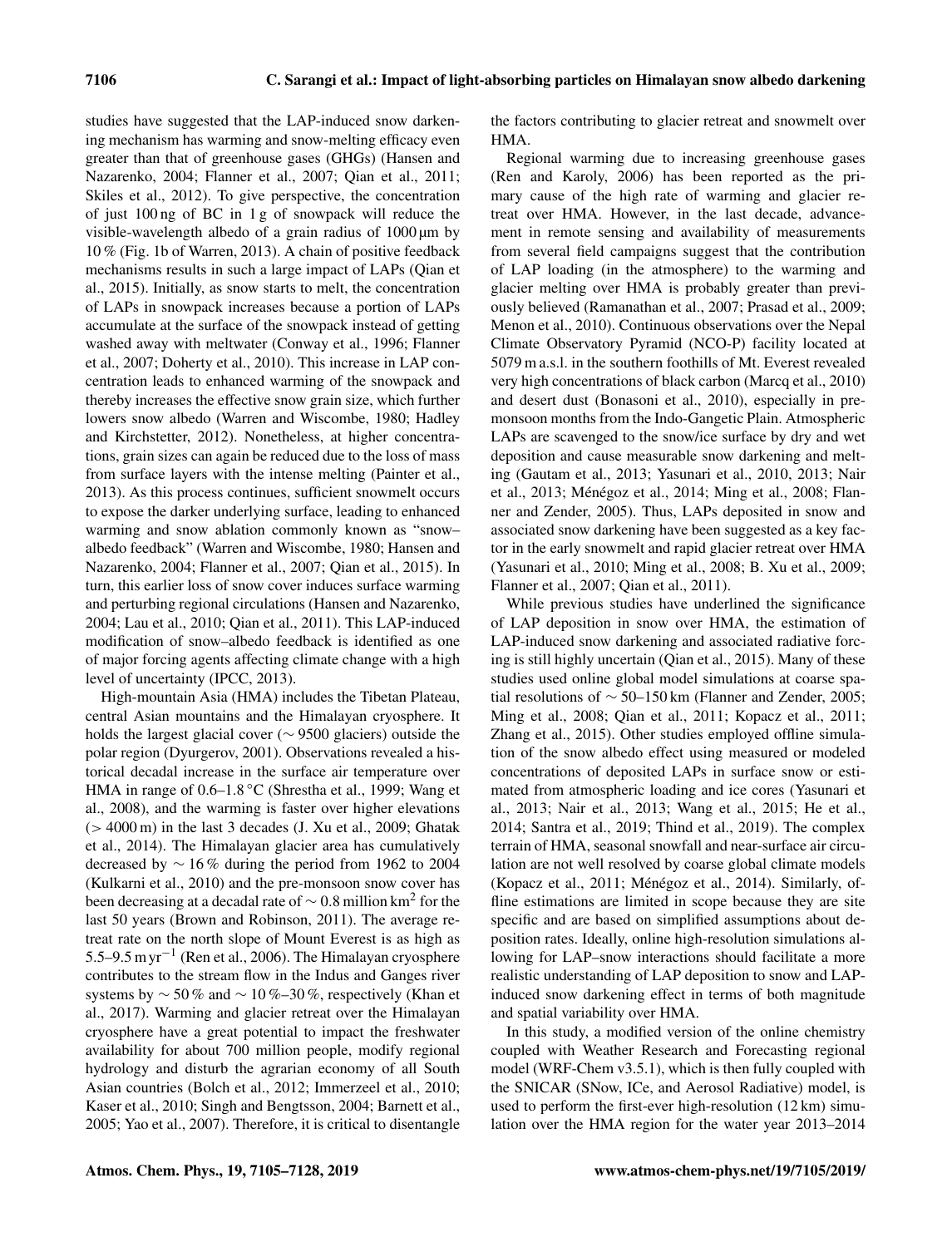(1 October 2013 to 30 September 2014). Satellite observations of snow properties like snow albedo, grain size and LAP-induced snow darkening from MODSCAG and MOD-DRFS retrievals are used for evaluation (Painter et al., 2009, 2012). The main objective of this study is to evaluate the skill of the high-resolution WRF-Chem model in simulating properties of snowpack, aerosol distribution, LAP in snow and LAP-induced snow darkening over HMA using spatially and temporally complete (STC) remotely sensed snow surface properties (SSPs) from MODIS (Dozier et al., 2008; Rittger et al., 2016). Our second objective is to demonstrate the benefit for aerosol and snow distributions in high-resolution runs by comparing to a coarsely gridded quasi-global model simulation over HMA. This quasi-global simulation is run with the same WRF-Chem configuration but at 1° spatial resolution. Finally, the spatiotemporal variation in simulated LAP deposition, snow albedo darkening and snow-mediated LAP radiative forcing (LAPRF) over HMA is discussed. The model details and datasets used are described in Sect. 2. Results and discussions are presented in Sect. 3 followed by conclusions in Sect. 4.

## 2 Model simulations and observational datasets

Below, we provide details on the aerosol module used in WRF-Chem, interactive coupling with aerosol and SNICAR via a land model, and the model setup for both 12 km and 1◦ resolution runs. The details for the remote-sensing observations that are used to evaluate the models are also provided.

# 2.1 Coupled WRF-Chem–CLM–SNICAR model description

The WRF-Chem simulation is performed at  $12 \text{ km} \times 12 \text{ km}$ horizontal resolution (hereafter referred to as WRF-HR) with  $210\times150$  grid cells (64–89° E, 23–40° N) (Fig. 1) and 35 vertical layers. The simulation was conducted from 20 September 2013 to 30 September 2014, to provide 1 year of results (following a 10 d model spin-up). ERA-Interim reanalysis data at 0.7◦ horizontal resolution and 6 h temporal intervals are used for meteorological initial and lateral boundary conditions. The simulation is re-initialized every fourth day to prevent the drift of model meteorology. Different model physics options chosen are the MYJ (Mellor– Yamada–Janjic) planetary boundary layer scheme, Morrison ´ two-moment microphysics scheme, community land model (CLM), Kain–Fritsch cumulus scheme, and Rapid Radiative Transfer Model for GCMs (RRTMG) for longwave and shortwave radiation schemes.

The CBM-Z (carbon bond mechanism) photochemical mechanism (Zaveri and Peters, 1999) coupled with the eightbin MOSAIC (Model for Simulating Aerosol Interactions and Chemistry) aerosol model (Zaveri et al., 2008) are used. This is the most sophisticated aerosol module available for the WRF-Chem model. The sectional approach with eight discrete size bins is used to represent the size distributions of all the major aerosol components (including sulfate, nitrate, ammonium, black carbon (BC), organic carbon (OC), sea salt, and mineral dust) in the model. The processes of nucleation, condensation, coagulation, aqueous-phase chemistry and water uptake by aerosols in each bin size are included in the MOSAIC module. Dry deposition of aerosol mass and number is simulated by including both diffusion and gravitational effects as per Binkowski and Shankar (1995). Wet removal of aerosols follows Easter et al. (2004) and Chapman et al. (2009) and includes grid-resolved impaction and interception processes for both in-cloud (rainout) and belowcloud (washout) aerosol removal. Processes involved in convective transport and wet removal of aerosols by cumulus clouds are described in Zhao et al. (2013a).

Anthropogenic emissions used in our study are at  $0.5^\circ \times 0.5^\circ$  horizontal resolution and are taken from the NASA INTEX-B mission Asian emission inventory for the year 2006 (Zhang et al., 2009). Biomass burning emissions at  $0.5° \times 0.5°$  horizontal resolution for the water year 2013– 2014 are obtained from the Global Fire Emissions Database, Version 3 (GFEDv3) (Van Der Werf et al., 2010), which are vertically distributed in our simulation using the injection heights prescribed by Dentener et al. (2006) for the Aerosol Comparisons between Observations and Models (AERO-COM) project. Sea salt and dust emissions follow Zhao et al. (2014). Dust surface emission fluxes are calculated with the Georgia Institute of Technology-Goddard Global Ozone Chemistry Aerosol Radiation and Transport (GOCART) dust emission scheme (Ginoux et al., 2001), and emitted into the eight MOSAIC size bins with respective mass fractions of  $10^{-6}$  %,  $10^{-4}$  %, 0.02 %, 0.2 %, 1.5 %, 6 %, 26 % and 45 %.

Aerosol optical properties are computed as a function of wavelength for each model grid cell. The Optical Properties of Aerosols and Clouds (OPAC) dataset (Hess et al., 1998) is used for the shortwave (SW) and longwave (LW) refractive indices of aerosols and a complex refractive index of aerosols (assuming internal mixture) is calculated by volume averaging for each chemical constituent of aerosols for each bin. A spectrally invariant value of  $1.53 \pm 0.003i$  is used for the SW complex refractive index of dust. Fast et al. (2006) and Barnard et al. (2010) provide detailed descriptions of the computation of aerosol optical properties such as extinction coefficient, single-scattering albedo (SSA) and asymmetry factor in WRF-Chem. Following Zhao et al. (2011, 2013b), aerosol radiative feedback is coupled with the Rapid Radiative Transfer Model (RRTMG) (Mlawer et al., 1997), and the direct radiative forcing of individual aerosol species in the atmosphere are diagnosed. Aerosol–cloud interactions are included in the model following Gustafson et al. (2007).

The increasingly used Snow, Ice, and Aerosol Radiation (SNICAR) model simulates the snow properties and associated radiative heating rates of multilayer snowpacks (Flanner and Zender, 2005; Flanner et al., 2009, 2012, 2007).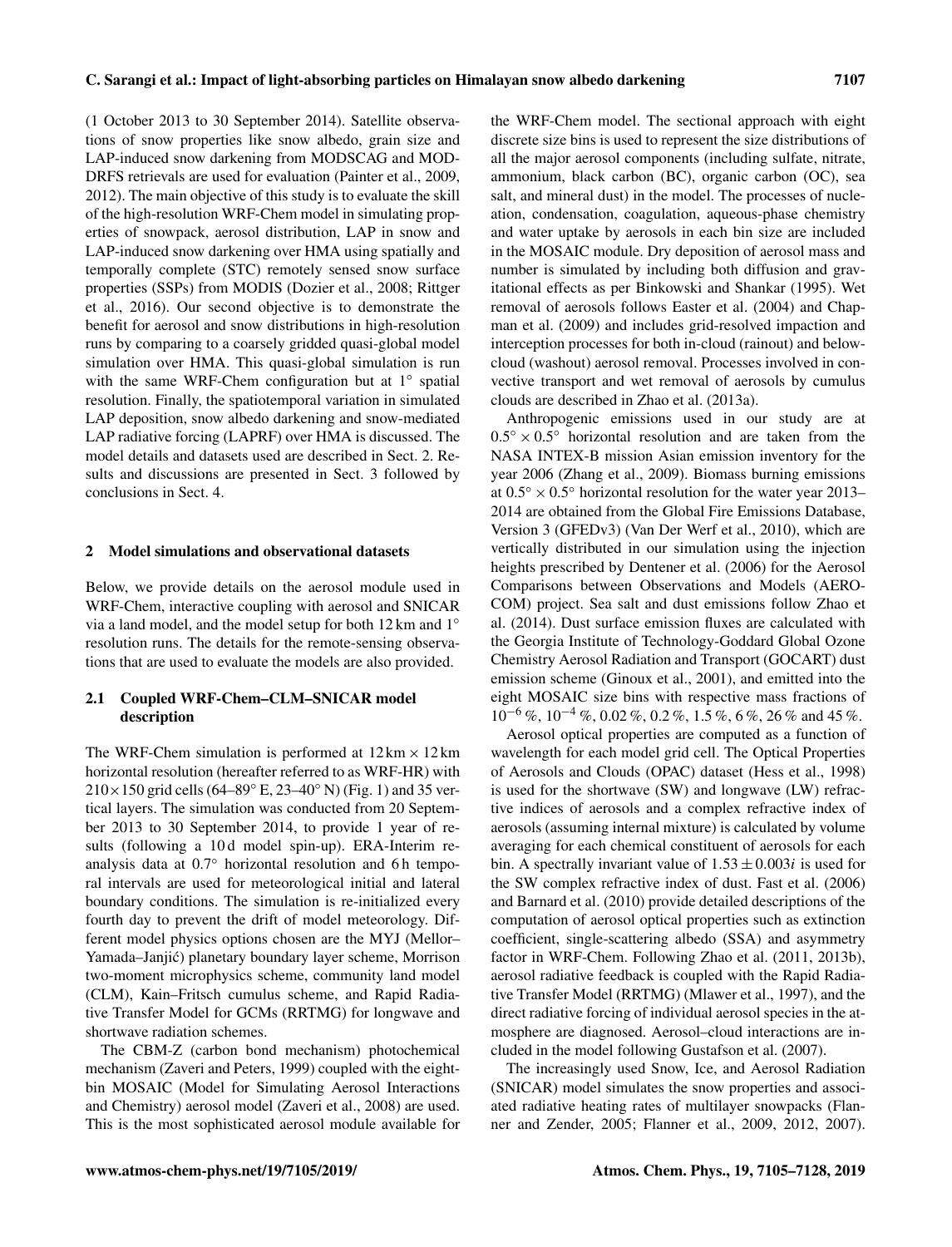Fundamentally, it employs the snow albedo theory (parameterization) based on Warren and Wiscombe (1980) and the two-stream radiative approximation for multiple layers from Toon et al. (1989). SNICAR can also simulate aerosol radiative effect in snow for studying the LAP heating and snow aging (Flanner et al., 2007). Recently, laboratory and site measurements have been used to validate the SNICARsimulated change of snow albedo for a given BC concentration in snow (Hadley and Kirchstetter, 2012; Brandt et al., 2011). For radiative transfer calculations, SNICAR defines layers matching with the five thermal layers in the Community Land Model (CLM) that vertically resolve the snow densification and meltwater transport (Oleson et al., 2010). Note that the number of snow layers and thickness of top snow surface layer are predicted in the CLM model. Fresh snowfall and melting continuously affect the model surface snow layer thickness (3 cm or less). Therefore, LAP concentrations within each snow layer depend on meltwater flushing, new snowfall and associated top layer evolution (Flanner et al., 2007, 2012; Oleson et al., 2010). In WRF-Chem–SNICAR coupled model, BC and dust deposition on snow is calculated in a prognostic approach through dry and wet deposition processes. BC in snow can be represented as externally and internally mixed with precipitation hydrometeors depending on the removal mechanism involved, but dust is considered to only mix externally with snow grains (following Flanner et al., 2012). SNICAR in WRF-Chem simulates four tracers of dust based on size (with diameters of 0.1–1, 1–2.5, 2.5–5 and  $5-10 \,\mu m$ ) and two tracers of BC (externally and internally mixed BC with 0.2 µm dry diameter) in snow. The MOSAIC aerosol model simulates dust in the atmosphere with eight size bins (0.039–0.078, 0.078–0.156, 0.156–0.312, 0.312– 0.625, 0.625–1.25, 1.25–2.5, 2.5–5.0 and 5.0–10.0 µm in dry diameter). The first four bins are coupled with the smallest bin of dust particles in SNICAR. While the next two MOSAIC bins (fifth and sixth) map into the second bin of SNICAR, the seventh and eighth MOSAIC dust bins correspond to the third and fourth SNICAR dust bins (Zhao et al., 2014), respectively. Deposition of LAPs to snow in SNICAR is immediately mixed in the CLM surface snow layer (< 3 cm). CLM adds excess water in the layer above to the layer beneath during melting. The scavenging of aerosols in snow by meltwater is assumed to be proportional to its mass mixing ratio of the meltwater multiplied by a scavenging factor. Scavenging factors for externally mixed BC and internally mixed BC are assumed to be 0.03 and 0.2, respectively, and 0.02, 0.02, 0.01 and 0.01 for the four dust bins (all externally mixed). Although these scavenging factors are comparable to observations (Doherty et al., 2013), the scavenging ratios can be highly heterogeneous and introduce high uncertainty into the estimation of LAP concentrations in snow (Flanner et al., 2012; Qian et al., 2014). More detailed description about the aerosol deposition and mixing processes, computation of optical properties of snow, and LAPs in WRF-Chem–CLM–SNICAR coupling can be found in Zhao et al. (2014) and Flanner et al. (2012).

Configured in the way similar to the WRF-HR, a coarse (1◦ × 1 ◦ ) gridded WRF-Chem simulation is also performed using a quasi-global model (hereafter referred as WRF-CR) with  $360 \times 130$  grid cells  $(60° S-70° N, 180° W-180° E)$ . Periodic boundary conditions are used in the zonal direction. REanalysis of the TROpospheric (RETRO) anthropogenic emissions for the year 2010 (ftp://ftp.retro.enes.org/ pub/emissions/aggregated/anthro/0.5x0.5/, last access: 1 October 2017) are used for anthropogenic aerosol and precursor gas emissions in the coarsely gridded quasi-global WRF-Chem simulation except for Asia and the United States. INTEX-B anthropogenic emissions (Zhang et al., 2009) and the US National Emission Inventory are used for Asia and the US, respectively. Emissions of biomass burning aerosols, sea salt and dust are treated in the same way as described above for the WRF-HR simulation. More details about the quasi-global WRF-Chem simulation can be found in Zhao et al. (2013a), Hu et al. (2016). Chemical initial and boundary conditions to the WRF-HR simulation are provided by these quasi-global WRF-CR runs for the same time period to include long-range-transported chemical species.

## 2.2 Aerosol optical depth (AOD) dataset

The Aerosol Robotic Network (AERONET – https://aeronet. gsfc.nasa.gov, last access: 1 October 2017) is a global network of ground-based remote-sensing stations that provides quality-controlled measurements of AOD with uncertainties of ∼ 0.01 under clear-sky conditions over India (Holben et al., 1998; Dubovik et al., 2000). CIMEL sun scanning spectral radiometers are used to measure direct sun radiance at eight spectral channels (340, 380, 440, 500, 675, 870, 940 and 1020 nm) and measure spectral columnar AOD (Holben et al., 1998). AERONET provides measurements at ∼ 15 min temporal resolution from sunrise to sunset.

Skyradiometer Network (SKYNET) is another global network of ground-based spectral scanning radiometer (POM-01L, Prede, Japan) stations that provides quality-controlled measurements of AOD (Nakajima et al., 1996). With an automatic sun scanner and sensor, it measures sky irradiance in five wavelengths i.e., 400, 500, 675, 870 and 1020 nm. The measured monochromatic irradiance data are processed by using Skyrad.Pack version 4.2 software. Calibration of the sky radiometer is carried out on a monthly basis (http: //atmos3.cr.chiba-u.jp/skynet/data.html, last access: 1 October 2017). Details of the instrumentation and software protocol can be found in Campanelli et al. (2007) and Ningombam et al. (2015). In this study, we have also used AOD measurements at 500 nm over Merak, a high-altitude SKYNET station in the Himalayas for the water year 2013–2014.

The Moderate Resolution Imaging Spectroradiometer (MODIS) instrument on board the NASA Aqua satellite provides global coverage of daily radiance observations (at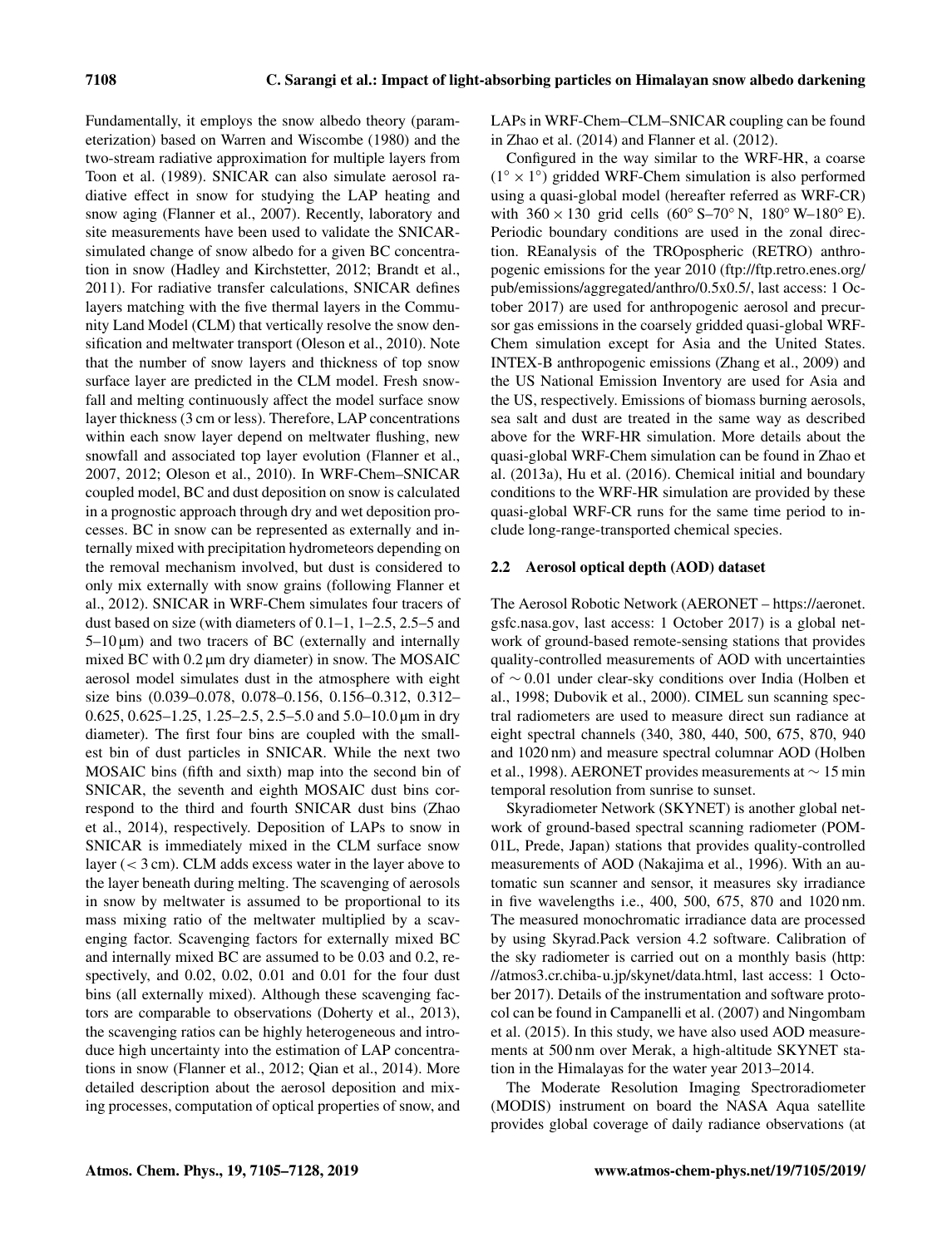13:30 LT) in 36 spectral channels. Over northern India, Tripathi et al. (2005) have shown that MODIS observations cor-

relate well with ground-based measurements. For the evaluation of model-simulated AOD, 1◦ gridded Level 3 AOD estimates (collection 6) at the 0.55 µm wavelength obtained from the MODIS instrument are used during the water year 2013– 2014. However, the MODIS land aerosol algorithm uses a dark target approach (Levy et al., 2007), which is known to have large uncertainties over arid and mountainous surfaces (Levy et al., 2010).

# 2.3 Spatially and temporally complete MODSCAG and MODDRFS retrievals

Subpixel snow-covered area and snow grain size are retrieved from MODIS-observed surface reflectance data using the physically based MODIS Snow-Covered Area and Grain size algorithm (MODSCAG) (Painter et al., 2009). In each snow-covered pixel, MODSCAG attributes a fractional snow-covered area and grain size using spectral mixture analysis to determine the proportion of the pixel that is snow and not snow. MODSCAG more accurately identifies snow cover throughout the year than the widely used MODIS snow product: MOD10A1 (Rittger et al., 2013). The MODSCAG snow-mapping algorithm for fraction of snow-covered area has an uncertainty of  $\sim$  5% (Rittger et al., 2013). The current study incorporates pixel level snow cover area and snow grain size from MODSCAG over the HMA region to evaluate snowpack simulation and LAP-induced albedo reduction. Further, the MODIS Dust Radiative Forcing in Snow (MODDRFS) model (Painter et al., 2012) is used to determine the LAP-induced albedo reduction over HMA. MOD-DRFS uses spectral reflectance differences between the measured snow spectral albedo and the modeled clean snow spectral albedo. The pixel-level clean snow spectrum corresponding to MODSCAG-retrieved snow grain sizes is calculated using discrete ordinate radiative transfer solutions for visible wavelengths and solar zenith angles. Coupled, these products provide the determination of snow albedo for the fractional snow cover with LAP inclusion.

Reflectance inputs to MODSCAG and MODDRFS are degraded by cloud cover, off-nadir views and data errors, but can be filtered in time and space to improve data quality and consistency. Our method for spatially cleaning and filling (Dozier et al., 2008; Rittger et al., 2016) combines noise filtering, snow/cloud interpolation and smoothing to improve the daily estimates of snow surface properties (SSPs). Using remotely sensed forest height maps (Simard et al., 2011) and MODSCAG vegetation fraction, we adjust the satelliteviewable snow cover to account for snow under tree canopy (Rittger et al., 2016). We weight the observations based on satellite viewing angle that varies from 0 to 65<sup>°</sup> with larger uncertainties in off-nadir views (Dozier et al., 2008). The result is a set of spatially and temporally complete (STC) SSPs. Use of these products in an energy balance model to estimate snow water equivalent based on reconstruction produced more accurate snow cover than the Snow Data Assimilation System (SNODAS) or an interpolation of observations from snow pillows (Bair et al., 2016). In this study we use STC versions of MODSCAG and MODDRFS when comparing our WRF model output. The incomplete remotely sensed dataset would be difficult to use given the gaps in data and uncertainties related to viewing angle (Dozier et al., 2008). Hereafter, the use of MODSCAG and MODDRFS terms will invariably refer to these STC-MODSCAG and STC-MODDRFS products.

# 2.4 Variation in terrain representation in WRF-HR and WRF-CR

Figure 1a illustrates the variations in terrain height over HMA at a resolution of 1 arc using the ETOPO1 global relief model, a publicly available global topographical dataset (Amante and Eakins, 2009). It clearly shows the enormous relief in terrain as we move from the Indo-Gangetic Plain (IGP) to the crest of the Himalayas and into the Tibetan Plateau (TP). The majority of HMA is above 4 km altitude with many Himalayan peaks at an altitude higher than 6 km. Figure 1b illustrates the mountain ranges and glaciers classified as per the Randolph Glacier Inventory in the Fifth Assessment Report of the Intergovernmental Panel on Climate Change (Pfeffer et al., 2014). Specifically, the Pamirs, Hindu Kush, Karakoram, Kunlun, and Himalayas hold the most number of glaciers in HMA. Figure 1c and d illustrate the representation of terrain elevation in WRF-HR and WRF-CR, respectively. Compared to Fig. 1a, locations of mountain peaks (altitude > 5.5 km) are better represented in WRF-HR compared to WRF-CR, as is particularly evident over the Karakoram, Kunlun, and Himalayan ranges. Moreover, the steep rise in elevation between IGP and TP is also well represented by WRF-HR, whereas it is more gradual in WRF-CR.

## 2.5 Methodology

Simulations of the snow macro- and microphysical properties, aerosol loading, and LAP in snow concentration from WRF-HR, WRF-CR and observational estimates (datasets described above) over HMA are compared in Sect. 3.1 and 3.2. In Sect. 3.3, the WRF-HR-simulated LAP-induced snow albedo reduction values over HMA are compared with corresponding MODIS satellite-based STC-MODSCAG and STC-MODDRFS. Lastly, a discussion on the high-resolution model-simulated LAP-induced radiative forcing estimates over HMA is also presented in context with previous studies and other atmospheric forcing.

The simulated fractional snow-covered area (fSCA), duration of snow cover over a grid in terms of number of snow cover days (NSDs), snow albedo  $(\alpha)$ , and snow grain sizes (SGSs) and LAP-induced snow albedo darkening  $(\Delta \alpha)$ for midday (10:00–14:00 LT) conditions from both the WRF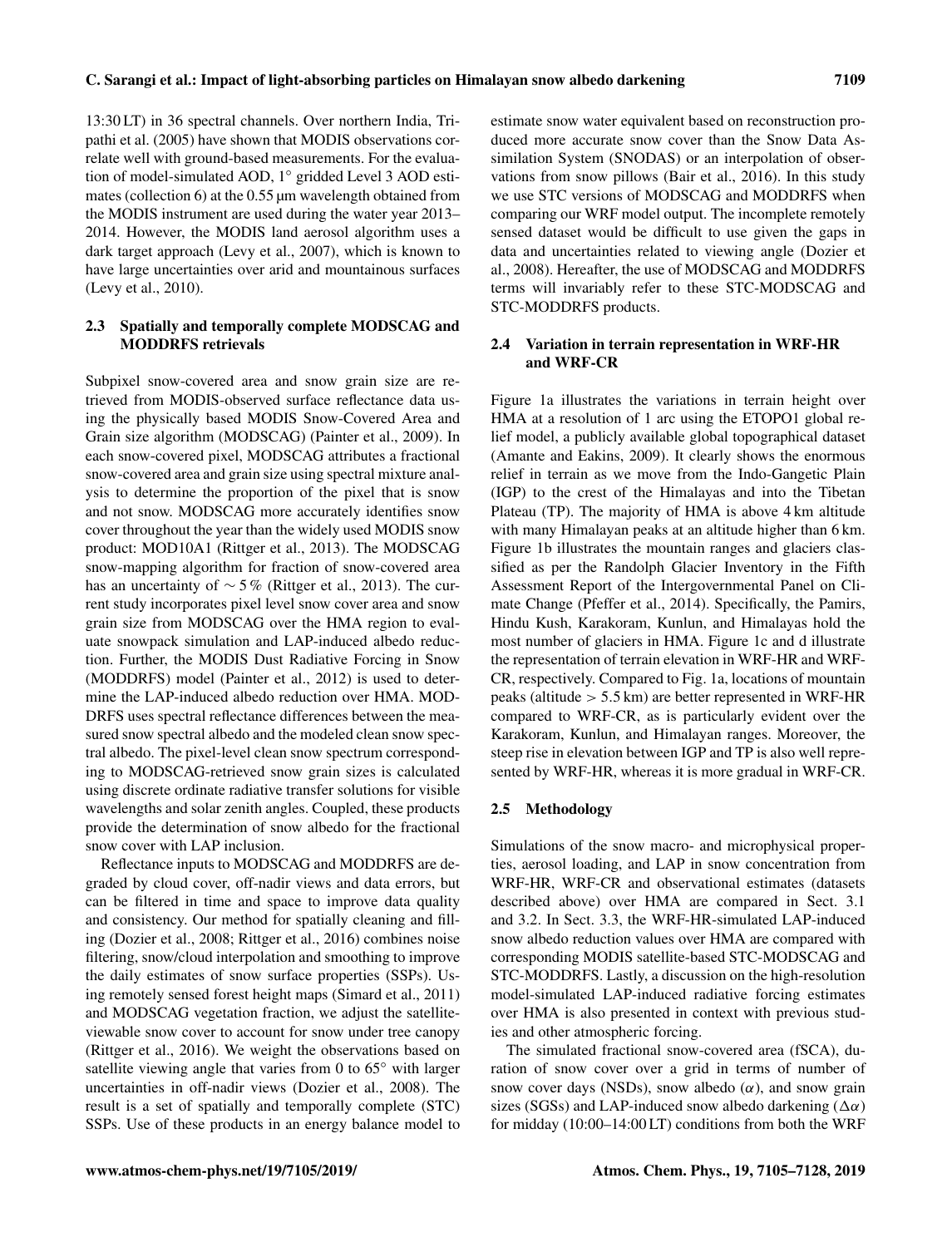

Figure 1. Panel (a) illustrates the terrain elevation at 1 km resolution from the ETOPO1 dataset. Panel (b) shows glacier classification over the HMA region used in this study following the Randolph Glacier Inventory. Panels (c, d) illustrate terrain representation in the WRF-HR run (12 km) and WRF-CR (1°) run, respectively. For reference, Mt. Everest (shown as black circle in c) is distinctly represented in (a) and  $(c)$ , but not in  $(b)$ .

models are compared with corresponding STC-MODSCAG and STC-MODDRFS retrievals over HMA. The number of snow cover days (NSDs: defined as days having fSCA values  $\geq 0.01$ ) during the water year 2013–2014 is determined over each grid from STC-MODSCAG and both model runs. They are compared with corresponding values from STC-MODSCAG retrievals, which are observed during Terra overpasses at 10:30 LT. We have used a window from 10:00 to 14:00 LT for representing midday averages of modeled variables to incorporate the variability due to differences in timing (between model and real scenario) of weather conditions like precipitation and clouds. In addition, the change in snow albedo during 10:00–14:00 LT is  $< 0.01$  (Bair et al., 2018), which is low compared to other uncertainties related to model physics and data retrieval. The WRF-CR-simulated variables and STC-MODSCAG and STC-MODDRFS retrievals are gridded to the resolution of WRF-HR (12 km) for ease of comparison. We have compared annual mean values as well as seasonal mean values for the winter (December–February) and pre-monsoon (April– June) seasons, separately. We have not considered the monsoon period in our analyses because the snow cover during the monsoon is negligible (except in glaciated regions at high altitudes) relative to other months (Fig. S1 in the Supplement). Simulated SGS values only from the topmost snow surface layer are compared to the MODSCAG SGS retrievals. To evaluate spatial heterogeneity in our model, the seasonal and annual distribution of these variables is calculated separately for each subregion (shown in Fig. 1) within HMA. In addition, to gain an understanding of the extent of temporal variability present in LAP-induced effects, we have also presented daily midday variation in LAP-induced snow darkening and LAP-induced radiative forcing at the surface over the Chhota Shigri glacier region (32.1–32.35◦ N, 77.4– 77.7◦ E) located in the Chandra–Bhaga river basin of Lahaul valley, Pir Panjal range, in the western Himalayas. It is an accessible and representative site for glacier mass balance studies in the western Himalayas. Chhota Shigri glacier has a cumulative glaciological mass loss of −6.72 m w.e. between 2002 and 2014 (Azam et al., 2016).

The simulated aerosol optical depth (AOD) is compared with available in situ observations (described in Sect. 2.2). Here, quality-assured (Level 2) midday (10:00 to 14:00 LT) averages of AOD (550 nm) at seven AERONET stations (Lahore, Jaipur, Kanpur, Gandhi college, Kathmandu and CAS) and one SKYNET site within our study region are used to evaluate the simulated AOD values. Further, the simulated distribution of LAP concentration in snow at a few sites is compared with field measurements. Only a few field measurements of concentration of BC  $(LAP_{BC})$  and dust particles (LAPdust) in the snow surface or the surface layer are available over glaciated regions within our study domain. In this study, measurements of LAP<sub>BC</sub> over Muztagh Ata on the eastern slopes of the Pamirs (Xu et al., 2006), the Uttarakhand region of the western Himalayas (Svensson et al., 2018), East Rongbuk at 6.4 km altitude (Ming et al., 2012, 2008; B. Xu et al., 2009) and a composite of recent in situ measurements from various studies near the NCO-pyramid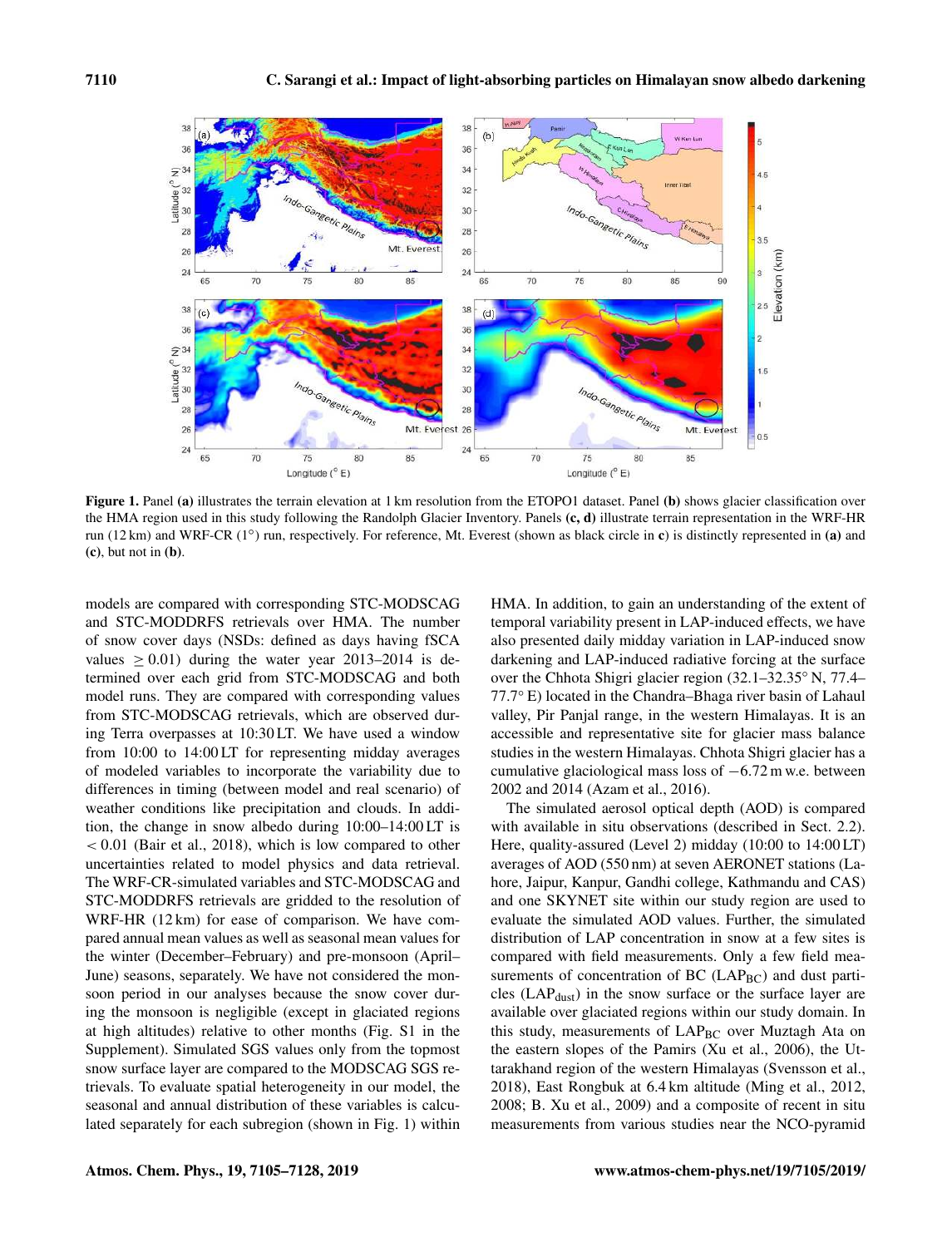site in Nepal at 5–6 km altitude (Kaspari et al., 2014; Yasunari et al., 2013; Jacobi et al., 2015; Ginot et al., 2014) are used. We have used more than one study to have a range of annual mean LAP values over each location so in principle the observations are representative of different years and different snow depths over the same glacier. Moreover, simulated annual mean LAP concentration only from the topmost snow surface layer is compared to the observed surface snow LAP in snow concentration, which introduce differences in the snow sample depth used for the evaluation. However, to minimize the influence of snow sample depth variation, we have only used data in the literature which are observed as snow surface measurement or from snow pits having a thickness less than 15 cm. Similarly, the point measurements used for evaluating LAP<sub>dust</sub> are over Abramov glacier on the western slopes of the Pamirs (Schmale et al., 2017), Muztagh Ata on the eastern slopes of the Pamirs (Wake et al., 1994) , East Rongbuk (Ming et al., 2012) and near NCO-pyramid station (Ginot et al., 2014).

## 3 Results and discussions

# 3.1 Snow physical, microphysical and optical properties

The largest values of region-averaged annual mean fSCA within HMA are observed in both the satellite retrievals and the model runs over the Karakoram region (mean  $= 0.45$ ) followed by the Pamirs, Himalayas and Hindu Kush in the HMA region (Fig. 2a and b). In comparison, the fSCA values over Kunlun and TP are lower  $(< 0.3)$ , but pockets of very high fSCA (∼ 0.7) are visible over the West Kunlun ranges (Fig. 2a). The annual mean fSCA values and the fine spatial variability are well simulated by WRF-HR (Fig. 2b) over the entire HMA region. Of exception are simulations over the Karakoram, where WRF-HR overestimates annual mean fSCA; however, the distribution of annual mean fSCA from WRF-HR and STC-MODSCAG agree in all the subregions (Fig. 2d). This observation is also largely valid for pre-monsoon months (Fig. 2f). However, significant overestimation in distribution of fSCA (by  $> 0.2$ ) during winter is present over the Pamirs, Karakoram, western Himalayas, TP and Kunlun regions (Fig. 2e). STC-MODSCAG retrievals illustrate that the Pamir (NSD = 230 d) and Karakoram (NSD = 270 d) ranges remain snow covered for 7–9 months of the year (Fig. 3a). Similarly, the grids in Hindu Kush (NSD =  $194 d$ ), the western Himalayas  $(NSD = 189 d)$  and the central Himalayas  $(NSD = 191 d)$ are snow covered for ∼ 6–7 months. Mountains in the eastern Himalayas (NSD =  $142 d$ ) remain snow covered for only 4–5 months of the year. The distribution of annual NSD values simulated by WRF-HR in each subregion is close to STC-MODSCAG values (Fig. 3d). Also, the spatial distribution and magnitude of simulated NSD by WRF-HR is similar to that from STC-MODSCAG for different seasons, separately (Fig. S2). Thus, overestimation of annual mean fSCA in WRF-HR during winter is not due to mere averaging error associated with underestimation in simulated NSD during winter (Fig. S2).

We also calculated the number of days of snow cover with low fSCA  $( $0.5$ ; Fig. 3b) and high fSCA  $(>0.5)$ ; Fig. 3c)$ values, separately. The grids in Kunlun, the northern slope of Karakoram, the eastern slope of the Pamirs and the TP region are dominated by snow cover of relatively low fSCA for most of their snow cover duration (Fig. 3b). But grids in Hindu Kush, the Himalayas and the southern slopes of Karakoram are generally covered with high fSCA values throughout the year (Fig. 3c). The distribution of simulated NSD values over each subregion for low and high fSCA scenarios is shown in Fig. 3e and f, respectively. WRF-HR can simulate the NSD over grids with high fSCA well (Fig. 3f) but significantly underestimates NSD over grids with low snow cover (Fig. 3e). Note that the regions dominated by low annual fSCA in this water year are actually the same regions where WRF-HR-simulated fSCA values are being overestimated in winter (Fig. 2e). Thus, simulation of fewer days with low fSCA (and vice versa) in WRF-HR might also be contributing partially to the overestimation of winter fSCA simulated in WRF-HR compared to STC-MODSCAG. Further, WRF-HR-simulated annual surface rainfall in winter is overestimated over the Karakoram, Himalayan and Hindu Kush ranges (Fig. S3). This indicates that overestimation of surface precipitation in WRF-HR may also contribute to the overestimation of fSCA over HMA in winter. Interestingly, WRF-CR-simulated NSD values for the low fSCA case are also in better agreement with STC-MODSCAG values (Fig. 3e). Winter mean distribution of WRF-CR-simulated fSCA over Kunlun, the western Himalayas and the TP region better match STC-MODSCAG values than the corresponding WRF-HR-simulated fSCA values (Fig. 2f). It is noteworthy that these subregions (which are dominated by low fSCA grids) receive snowfall from western disturbances during winter months. The cloud cover associated with the western disturbances over these subregions is extensive in winter, which also introduces uncertainty in MODSCAG retrievals and STC processing and contributes to the differences between WRF-HR and MODSCAG in fSCA.

Comparison between performance of WRF-CR and WRF-HR for fSCA clearly shows significant improvements in the WRF-HR simulations over the Hindu Kush and Himalayan ranges (Fig. 2d). For instance, the simulated annual mean fSCA in WRF-CR around Mt. Everest (shown as the black circle in Fig. 1) is less than 0.1 (Fig. 2c). This is contrary to the high fSCA values observed at Mt. Everest (0.7 in Fig. 2a) and simulated by WRF-HR (0.7 in Fig. 2b). Moreover, the improvement is present in both winter and premonsoon months, indicating its independence from meteorological variations (Fig. 2e and f). Analysis of NSD values indicates that the snow cover duration in WRF-HR also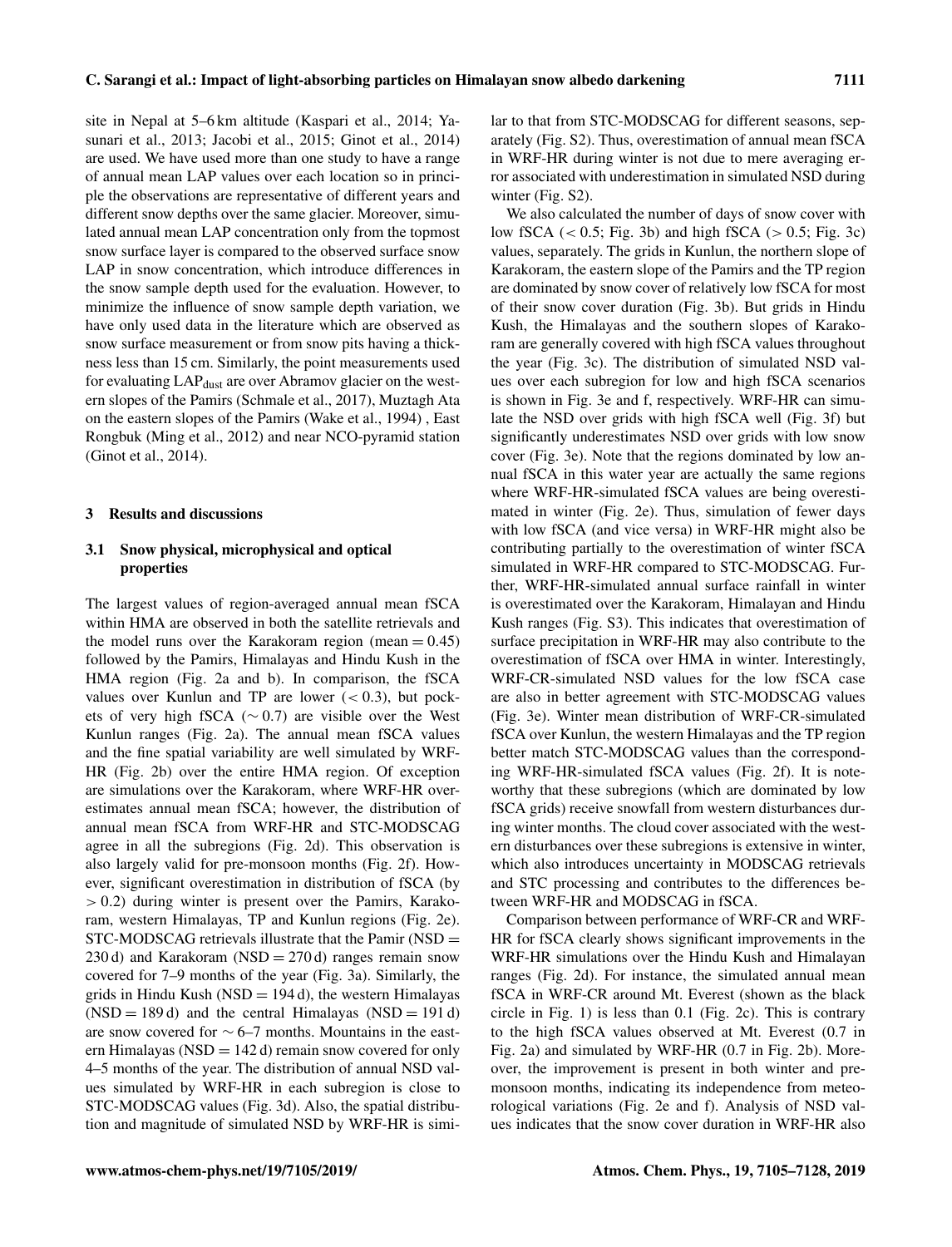

Figure 2. Spatial distribution of annual mean snow cover fraction (fSCA) during midday (10:00–14:00 LT) for the water year 2013–2014 from (a) STC-MODSCAG retrievals, (b) simulated values from WRF-HR and (c) WRF-CR simulations. Panels (d)–(f) illustrate the distribution of midday mean fSCA over each subregion identified by glacier classification following the Randolph Glacier Inventory  $(x \text{ axis})$ . The circle and vertical legs represent mean  $\pm$  standard deviation (SD) over each region for the (d) entire year, (e) winter (December–February) and (f) premonsoon (April–June) season, separately. Here, the Hindu Kush, Karakoram, western Himalayan, central Himalayan, eastern Himalayan, Tibetan Plateau, West Kunlun and East Kunlun regions are abbreviated as HK, KK, WH, CH, EH, TP, WKun and EKun, respectively.

improved significantly over these slopes (Fig. S4) irrespective of the season. Note that WRF-CR underestimates the snow duration over Hindu Kush and the Himalayas by ∼ 2– 6 months (Fig. S4) and the spatial location of grids with very high annual mean fSCA values (mountain ranges) improved in WRF-HR compared to the STC-MODSCAG data (Fig. 2a–c). The observed improvement in fSCA and NSD simulation over the slopes of the Himalayas and Hindu Kush can be attributed to better terrain representation in WRF-HR.

Next, the simulated microphysical properties of the snowpack are evaluated against the remote-sensing retrievals. Spatial patterns in annual mean SGS from STC-MODSCAG are similar to that seen in fSCA with the highest values over the Karakoram and Himalayan ranges (Fig. 4a) corresponding to the highest elevations and likely the coldest temperatures hindering snow grain growth. This spatial distribution of annual mean SGS values is well simulated in WRF-HR runs (Fig. 4b). However, the annual mean values over each subregion are largely overestimated by 30–50 µm (Fig. 4d) relative to STC-MODSCAG. The seasonal distribution of regionsegregated SGS values from WRF-HR also compares well with that from STC-MODSCAG retrievals (Fig. 4e). Simu-

lated annual mean SGSs from WRF-CR (Fig. 4c) lack the fine spatial variability seen in STC-MODSCAG and WRF-HR. Moreover, the SGS estimates are largely underestimated (by up to  $100 \mu m$ ) by WRF-CR, specifically over grids in the central and eastern Himalayan, TP and Kunlun ranges (Fig. 4d). The large underestimation of SGS from WRF-CR and overestimation of SGS from WRF-HR is present for both pre-monsoon and winter months (not shown). The overestimation of SGS from WRF-HR values corroborates well with the finding that the simulated fSCA distribution from WRF-HR is largely skewed towards higher values (Fig. 3). Similarly, the unrealistically low mean values of SGS from WRF-CR over the Himalayan, TP and Kunlun ranges are consistent with the underestimation of fSCA and NSD values over these regions (Figs. 2 and 3). Meanwhile, SGS retrievals from STC-MODSCAG are based on observed surface reflectance; the modeled SGS is calculated from simulated snow mass in the top model layer in the grid. Hence, improvement in simulation of fSCA and NSD in high-resolution WRF-HR runs also caused the SGS values from WRF-HR to be closer to STC-MODSCAG retrievals than SGS from WRF-CR runs. It is worth noting that the presence of cloud cover influences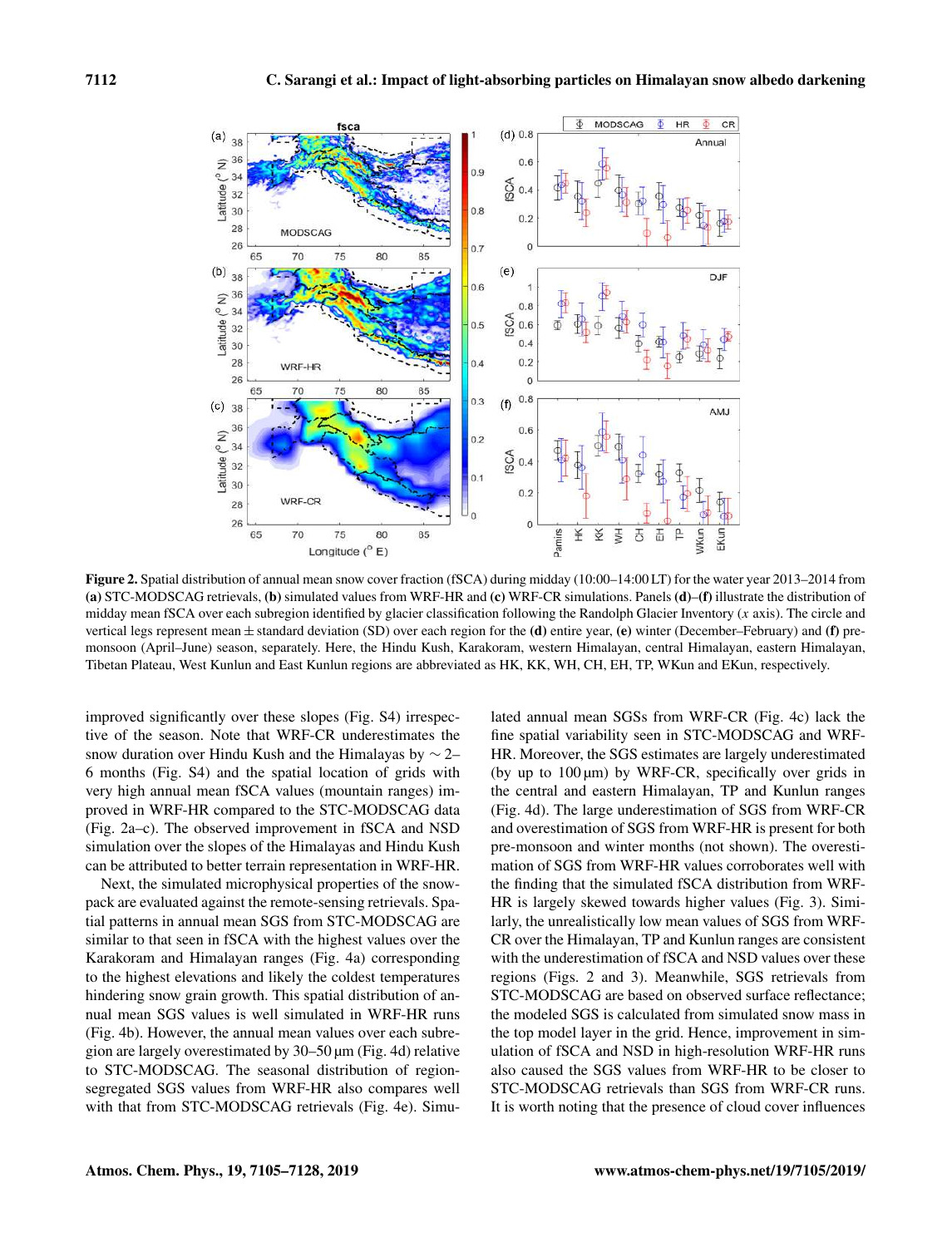

Figure 3. Spatial distribution of snow duration in terms of NSD from (a) STC-MODSCAG retrievals. Panels (b) and (c) are similar to (a), but show the number of days when fSCA is below and above 0.5 over each grid, respectively. Panel (d) illustrates the distribution of NSD over each subregion identified by glacier classification following the Randolph Glacier Inventory. The circle and vertical legs represent mean $\pm$ SD over each region for the entire year. Here, the Hindu Kush, Karakoram, western Himalayan, central Himalayan, eastern Himalayan, Tibetan Plateau, West Kunlun and East Kunlun regions are abbreviated as HK, KK, WH, CH, EH, TP, WKun and EKun, respectively. Panels (e) and (f) are similar to (d), but for NSD corresponding to fSCA values below and above 0.5, respectively.

STC-MODSCAG retrievals of SGS towards smaller grain sizes if clouds are misidentified as snow. This systematic error could also contribute to the SGS differences between WRF-HR and STC-MODSCAG estimates.

Quite anomalous to other grids in HMA, the WRF-CRsimulated SGS values over some grids near the Chhota Shigri glacier (marked by the magenta circle in Fig. 4a) of the western Himalayan subregion are closer to STC-MODSCAG observations than that simulated by WRF-HR runs. As a sanity check, daily variation in SGS (hashed lines in Fig. 4e) and fSCA (solid lines in Fig. 4e) from STC-MODSCAG (black), WRF-HR (blue) and WRF-CR (red) over this glacier are compared. Fractional snow cover from STC-MODSCAG gradually increases from 0.2 in November 2013 to 0.8 in February 2014 and subsequently decreases back to 0.1 by September 2014 at the glacier location. Corresponding SGS values from STC-MODSCAG closely followed the seasonal trend in fSCA varying around the values of 80–200 µm in winter. In comparison, simulated fSCA from WRF-HR values drastically increased to 1 at the beginning of November 2013 (from no snow cover before that), remained fully snow covered till mid-June 2014 and then suddenly became snow free after June. Compared to satellite estimates, fSCA values from WRF-HR are greater in magnitude throughout the duration of snow cover, indicating more snow mass simulated by WRF-HR. Associated SGS values (80–800 µm) simulated by WRF-HR are also greater than STC-MODSCAG estimates throughout the snow duration over the grid. However, the fSCA variation from WRF-CR over this grid is very close to the variation seen by STC-MODSCAG, and the associated SGS values (50–400 µm) from WRF-CR are also closer to the estimated STC-MODSCAG values, supporting our argument that biases in simulation of fSCA also affect the simulated annual mean SGS values.

The annual mean snow albedo  $(\alpha)$  values and the distribution over each subregion from satellite estimates (by combing grain sizes from STC-MODSCAG and decrease in albedo from STC-MODDRFS; see Bair et al., 2016) and simulated by both models are presented in Fig. 5. The highest annual mean  $\alpha$  values ( $\sim$  0.65–0.75) are observed over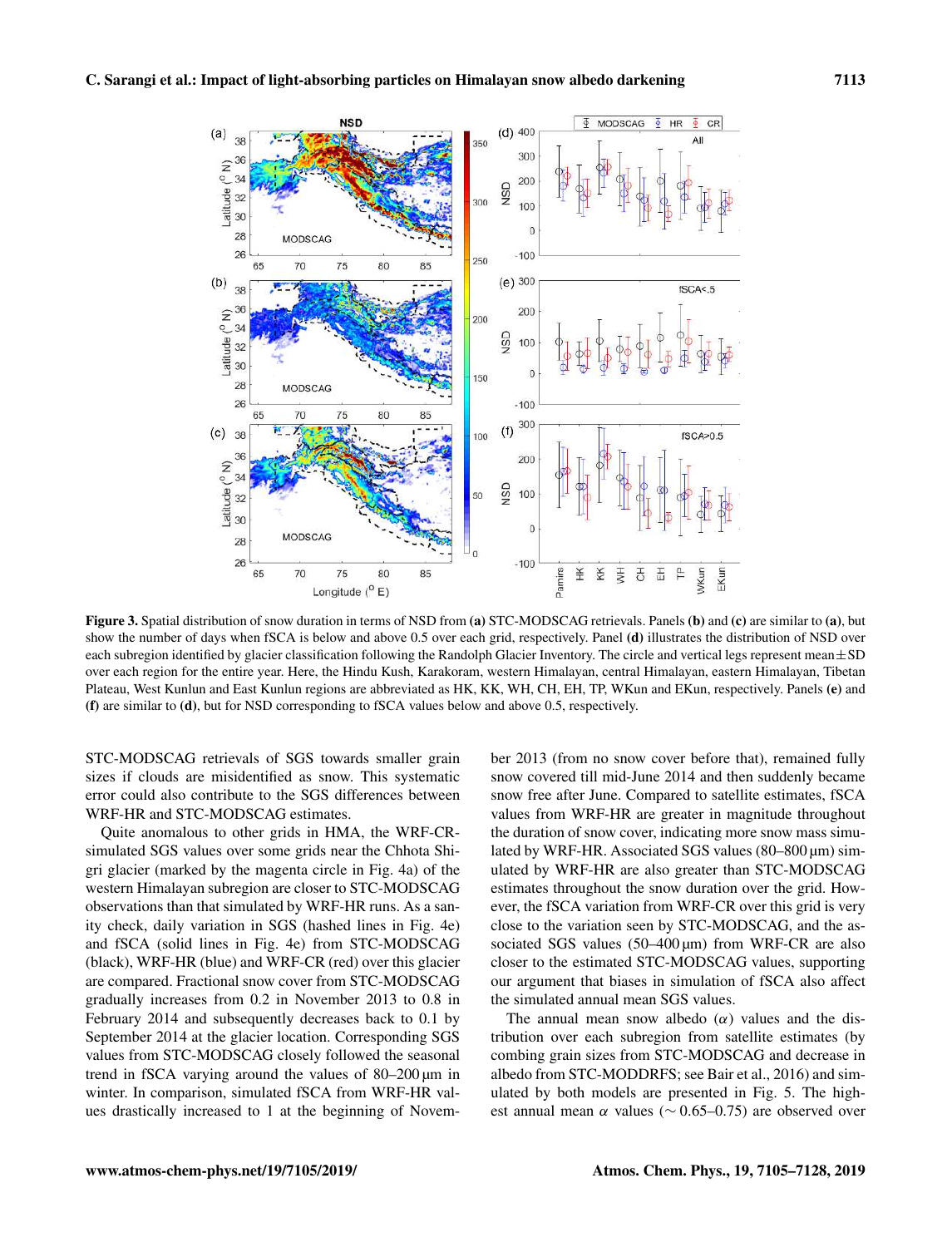

Figure 4. Spatial distribution of annual mean snow grain size (SGS) during midday (10:00–14:00 LT) for the water year 2013–2014 from (a) STC-MODSCAG retrievals and simulated values from (b) WRF-HR and (c) WRF-CR runs are shown. Panel (d) illustrates the distribution of midday mean fSCA over each subregion identified by glacier classification following the Randolph Glacier Inventory. The circle and vertical legs represent mean  $\pm$  SD over each region for the entire year. Here, the Hindu Kush, Karakoram, western Himalayan, central Himalayan, eastern Himalayan, Tibetan Plateau, West Kunlun and East Kunlun regions are abbreviated as HK, KK, WH, CH, EH, TP, WKun and EKun, respectively. Panel (e) shows time series of daily midday SGS (hashed lines) and fSCA (solid lines) from MODSCAG (black), WRF-HR (blue) and WRF-CR (red) over a grid located near the Chhota Shigri glacier (marked by magenta diamond in Fig. 3a) of the western Himalayan region.

mountain peaks in the Karakoram, Pamir and western Himalayan regions (Fig. 5a). The location and magnitude of annual mean  $\alpha$  over these grids are closely reproduced in WRF-HR with an underestimation of  $< 10\%$  (Fig. 5b). WRF-CRsimulated annual mean  $\alpha$  values over these grids have a considerably larger underestimate of  $\sim$  50 % (Fig. 5c). Similar statistics are prevalent over all the subregions of HMA (Fig. 5d). Specifically, the distribution of  $\alpha$  values from WRF-HR nearly matches the observed distribution, but the distribution of albedos from the coarser model, WRF-CR, are generally 0.2–0.3 lower when compared to the observations. The improvement of  $\alpha$  estimation in WRF-HR runs compared to WRF-CR runs can be attributed to the relatively better simulation of fSCA (Fig. 2), NSD (Fig. 3) and SGS (Fig. 4) in WRF-HR. Simulated annual mean  $\alpha$  values are primarily the composite albedo values of snow-covered grids. In WRF-Chem–SNICAR simulations, the composite albedo of a snow-covered grid box is computed as the weighted average of representative area fractions of sub-grid snow cover and snow-free regions. Thus, relatively lower values of simulated fSCA and NSD in WRF-CR runs compared to WRF-HR runs can contribute substantially to the relatively lower annual and seasonal mean  $\alpha$  values simulated by WRF-CR. Note, the opposite nature in biases simulated by WRF-HR runs in mean albedo and SGS values. This is intuitive as smaller snow particles cover greater surface area and therefore reflect more solar radiation from the surface. A similar pattern in distribution of snow albedo from WRF-HR and WRF-CR is also found over the subregions for premonsoon and winter months, separately (Fig. 5e and f), indicating robust improvement in WRF-HR-simulated albedo values throughout the year. The differences in simulated  $\alpha$ in WRF-HR with the observations increased during premonsoon months and were lower during winter. Here, it is worth mentioning that we are comparing instantaneous estimates obtained from Terra overpass during 10:00 LT with midday (10:00–14:00 LT) mean model values. The inherent diurnal variations in  $\alpha$  values under clear-sky conditions in the pre-monsoon season (Bair et al., 2018) might contribute partially to the observed enhancement in differences dur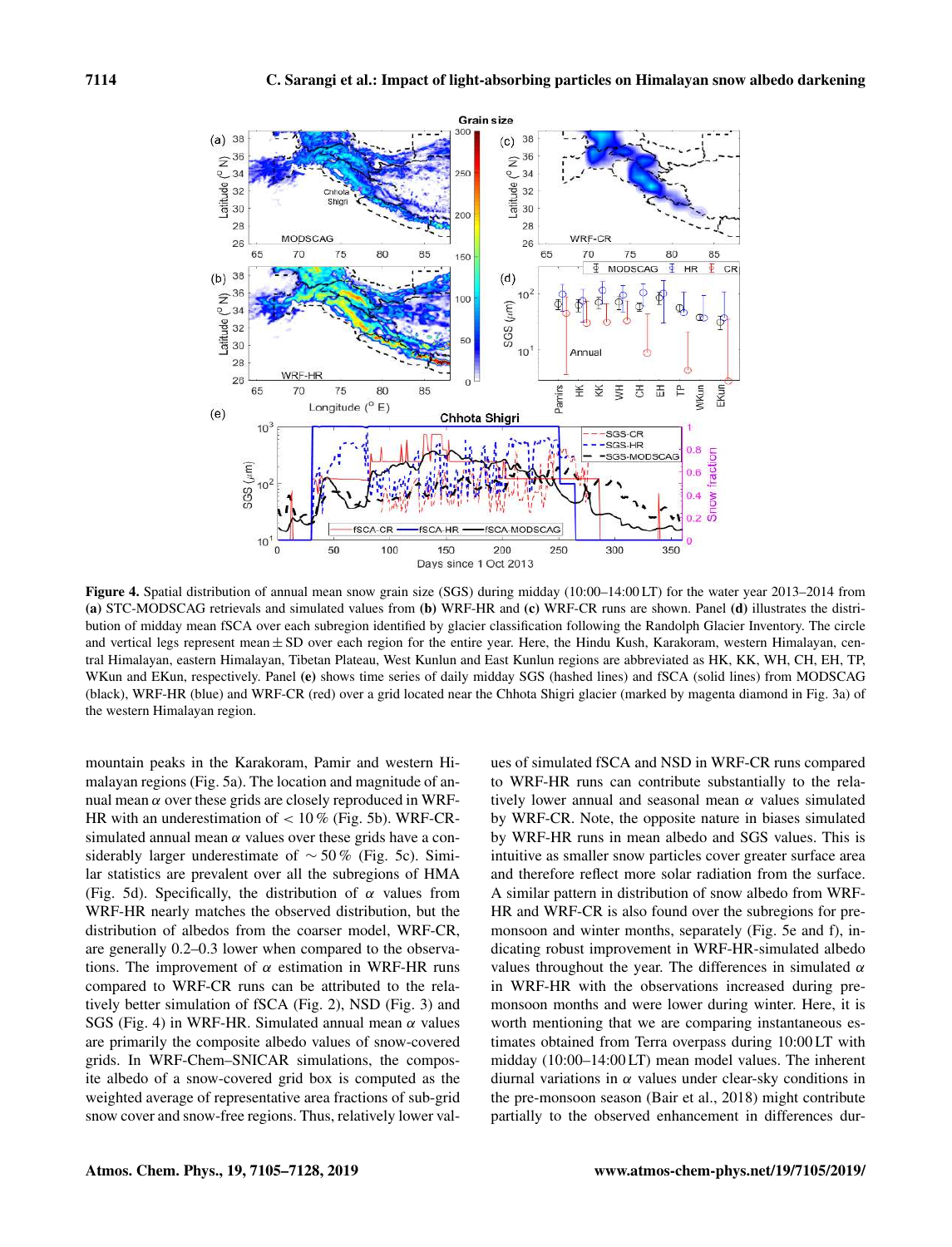ing the pre-monsoon season. At the same time, the mean  $\alpha$ values from STC-MODSCAG (representative of only snowcovered regions) are biases towards higher values than the corresponding simulated  $\alpha$  values (composite albedo of the pixel) predominantly over the snow grids with annual mean fSCA values much smaller than 1.

### 3.2 Aerosol distribution and LAP in snow

We used available in situ and ground sun photometer measurements from seven different sites across our study domain (location shown in Fig. 6) to evaluate the simulated aerosol optical depth (AOD). The annual mean midday AOD at each site is shown in Fig. 6a. Three sites (i.e., Merak, CAS and Kathmandu shown in Fig. 6b–d) are located on the Himalayan slopes and the other four sites (Lahore, Jaipur, Kanpur and Gandhi College shown in Fig. 6e–h) are located in the Indo-Gangetic Plains. In situ measurements clearly illustrate a sharp decrease (4–5-fold) in mean AOD as we traverse higher up the Himalayan slope. The annual mean AOD for Lahore and Kanpur sites are 0.41 and 0.52, respectively, while the AOD over high-elevation sites, i.e., Merak and CAS, is 0.07 and 0.05, respectively. Also, MODIS-observed AOD values prominently show the reduction in annual mean AOD from the Indo-Gangetic Plains (MODIS-AOD ∼ 0.4– 0.7) to the Tibet region (MODIS-AOD  $\sim$  0.1–0.2) (Fig. S5). Over the four sites in the Indo-Gangetic Plains, AOD simulated by both WRF-HR and WRF-CR runs is well correlated with observations ( $r = 0.5{\text -}0.6$ , Fig. 6e–h). The biases in modeled AOD are also similar (in the range of 0.2–0.4) in the case of both WRF-HR and WRF-CR runs (Fig. 6e– h). Thus, no significant improvement in AOD values are achieved over the plain region with fine resolution. However, distinct and large improvement in simulated AOD is seen over the high-elevation sites due to the increase in spatial resolution. Note that AOD values from WRF-CR are not strongly correlated with observations at these sites (Fig. 6b– d) and also have very high positive biases in AOD values (even higher than annual mean values at the Merak and CAS stations). In contrast, the correlation between observations and WRF-HR is reasonably good ( $r = 0.5{\text -}0.8$  at these sites) using fine spatial resolution in WRF-HR. The positive biases in AOD from WRF-HR at the Merak and CAS sites are lower than corresponding WRF-CR values by an order of magnitude. Presence of lower biases in AOD from WRF-HR over high-elevation sites indicates that the observed sharp decrease in AOD values across the Himalayan slope is better captured by the higher-resolution WRF run (WRF-HR) than in the coarser run. Greater annual mean AOD value is simulated by WRF-CR over the entire HMA region compared to WRF-HR (Fig. S5) supporting an overestimation of AOD from WRF-CR at higher elevation in addition to the few sites. The presence of high biases (0.3–0.4) over Kathmandu valley even in WRF-HR runs indicates that model resolution even finer than 12 km is likely needed to better resolve the AOD distribution in complex terrain around valleys in Himalayan slope regions. Moreover, Jayarathne et al. (2018) show that many local emissions are not accounted for in coarse emissions, which causes underestimation in simulated regional AOD values in these valleys. Temporal variability in monthly mean AOD (relatively higher AOD in pre-monsoon months) is simulated reasonably well by both the model versions (Fig. S5).

Significant differences in simulated AOD over high elevations of Himalayan slopes and TP indicate that considerable differences might also be present in LAP concentrations in snow between the two WRF simulations. Annual mean LAP concentrations in the top snow layer from WRF-HR and WRF-CR simulations are compared in Fig. 7a–b. The comparison shows that LAP concentration in WRF-HR is significantly higher than WRF-CR-simulated values. Quantitatively, the WRF-HR-simulated annual mean LAP concentrations over the Pamir  $(0.5 \text{ g kg}^{-1})$ , Karakoram  $(0.45 \text{ g kg}^{-1})$ , Hindu Kush  $(0.2 \text{ g kg}^{-1})$ , western Himalayan  $(0.3 \text{ g kg}^{-1})$ , central Himalayan  $(0.2 \text{ g kg}^{-1})$  and eastern Himalayan (0.08 g kg<sup>-1</sup>) ranges are 3-5 times higher than the same from WRF-CR runs. In contrast, WRF-HRsimulated LAP over the TP  $(0.21 \text{ gkg}^{-1})$  and Kunlun ranges  $(0.8 \text{ g kg}^{-1})$  is similar to the mean magnitude simulated by WRF-CR runs. As a sanity check, we evaluate the simulated LAP concentrations against those previously reported in the literature. Figure 7c and d illustrate the evaluation of mean annual LAP concentration from WRF-HR and WRF- $CR$  associated with BC (LAP $_{BC}$ ) and dust (LAP $_{dust}$ ), respectively, against the reported data (shown as filled black circles). The locations of reported  $\text{LAP}_{\text{BC}}$  (black filled dots) and LAP<sub>dust</sub> (magenta filled dots) are shown in Fig. 7c and d, respectively. First, the difference in the magnitude of  $\text{LAP}_{\text{dust}}$ and  $LAP_{BC}$  over HMA is striking. The  $LAP_{dust}$  is more than 1000 times greater than  $\text{LAP}_{\text{BC}}$  in both observations and the models. Second,  $LAP_{BC}$  and  $LAP_{dust}$  values from WRF-HR are much closer to reported values compared to WRF- $CR$  values. The differences in mean of reported  $LAP_{BC}$  and LAPdust distribution to that simulated by WRF-HR at various sites are in range of  $5-30 \mu g kg^{-1}$  and  $5-20 \mu g kg^{-1}$ , respectively. WRF-CR simulates the concentrations of LAPBC and LAP<sub>dust</sub> over the Pamirs well ( $\sim 10$  mg kg<sup>-1</sup>), but significantly underestimates the  $\text{LAP}_{\text{BC}}$  and  $\text{LAP}_{\text{dust}}$  (by an order of magnitude) over the Himalayan ranges. Thus, the WRF-HR better simulates aerosol and LAP concentration than the WRF-CR over the HMA region.

It is interesting to note that finer spatial resolution resulted in lower AOD but greater LAP values in snow over some places in HMA. For more insight, the vertical distribution of aerosol concentration in altitude–latitude space (Fig. 8) across two latitudinal cross sections (magenta colored lines in Fig. 7a) is analyzed. Figure 8 illustrates the differences in simulated vertical distribution of mean aerosol number concentration along  $78°$  E (row 1) and  $87°$  E (row 2) for WRF-HR (left column) and WRF-CR (right column) runs, respec-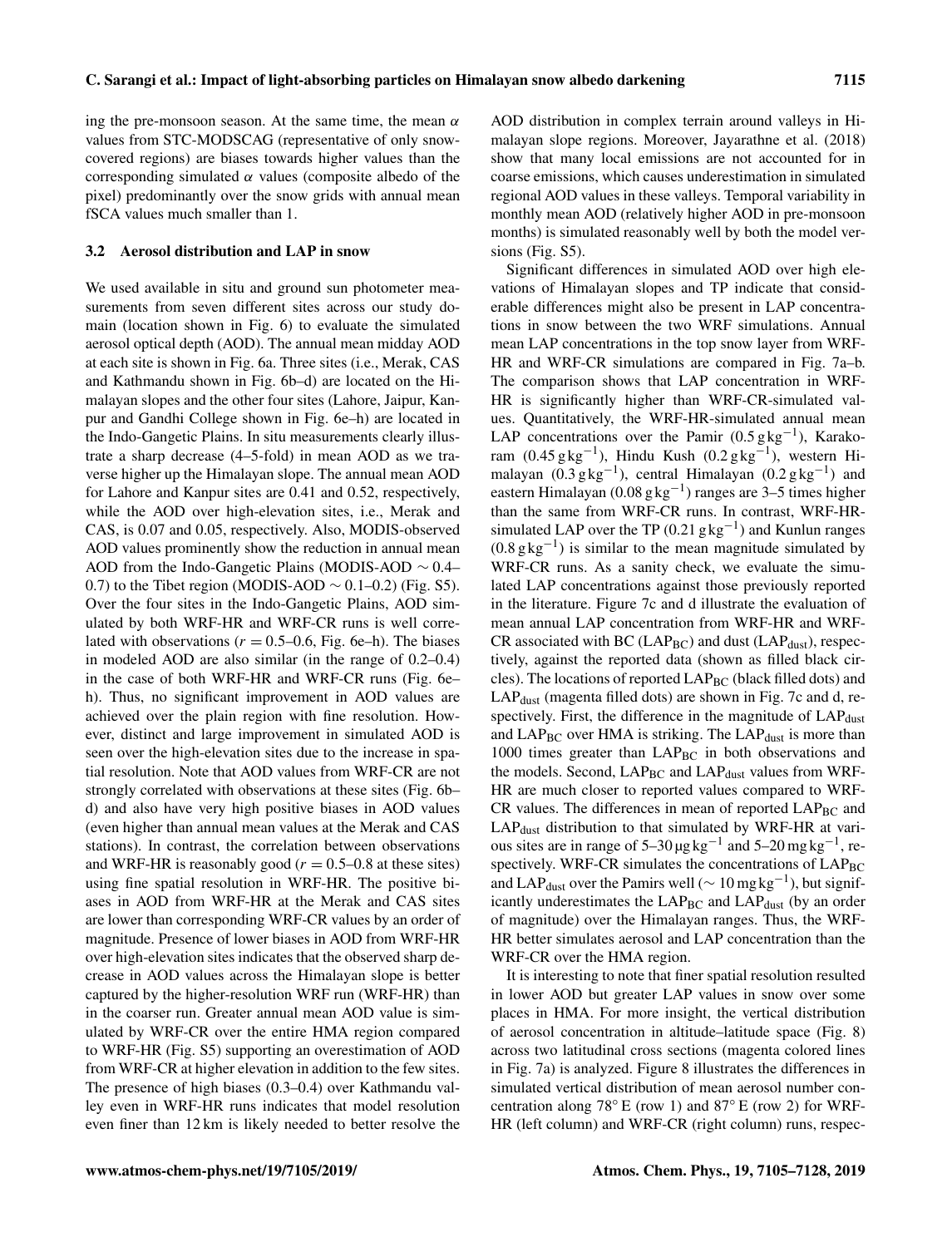

Figure 5. Spatial distribution of annual mean snow albedo ( $\alpha$ ) during midday (10:00–14:00 LT) for the water year 2013–2014 from (a) STC-MODSCAG retrievals and simulated values from (b) WRF-HR and (c) WRF-CR runs is shown. Panels (d)–(f) illustrate the distribution of midday mean fSCA over each subregion identified by glacier classification following the Randolph Glacier Inventory. The circle and vertical legs represent mean±SD over each region for the (d) entire year, (e) winter (December–February) and (f) pre-monsoon (April–June) season, separately. Here, the Hindu Kush, Karakoram, western Himalayan, central Himalayan, eastern Himalayan, Tibetan Plateau, West Kunlun and East Kunlun regions are abbreviated as HK, KK, WH, CH, EH, TP, WKun and EKun, respectively.

tively. Corresponding terrain elevation (black solid line) and snow depth (magenta bars) are also overlaid in these plots. The latitude–altitude plots clearly illustrate that improved representation of the terrain in WRF-HR shows the sharp change in elevation over Himalayan foothills and causes a steeper natural barrier to the transport of aerosols uphill from the IGP to HMA region than in the WFR-CR model. Also, high spatial resolution enhances snowfall in WRF-HR over the HMA region relative to the WRF-CR model. While the former change increased annual dry deposition flux, more snowfall caused greater wet deposition annually in WRF-HR compared to WRF-CR (Fig. S6). The combination of these effects increases the deposition of aerosols and therefore LAP on the southern slopes of the Himalayas in the WRF-HR run. This explains the coexistence of higher LAP concentration/deposition and lower AOD across HMA in WRF-HR, compared to corresponding WRF-CR results.

### 3.3 LAP-induced snow darkening and radiative forcing

STC-MODDRFS retrievals illustrate that locations in Hindu Kush and the western Himalayas have the highest annual mean LAP-induced reduction in snow albedo ( $\Delta \alpha$  in %) followed by the Karakoram, central Himalayan and Pamir regions (Fig. 9a). WRF-HR simulated the spatial variations in annual mean  $\Delta \alpha$  reasonably well (Fig. 9b), but the magnitudes are underestimated by ∼ 20 %–40 % throughout the domain. Note that the biases in annual mean values are lowest over grids in the Himalayan ranges (where the underestimation is within 20 %). Season-wise and region-wise distribution plots show that the WRF-HR biases are higher in winter months than the pre-monsoon months (Fig. 9c, d). Meanwhile, WRF-HR-simulated  $\Delta \alpha$  values in the winter span between 1 % and 3 %; the corresponding STC-MODDRFS estimates of  $\Delta \alpha$  are larger with values ranging between 3 % and 6 % (thus no overlap with model values) over all the subre-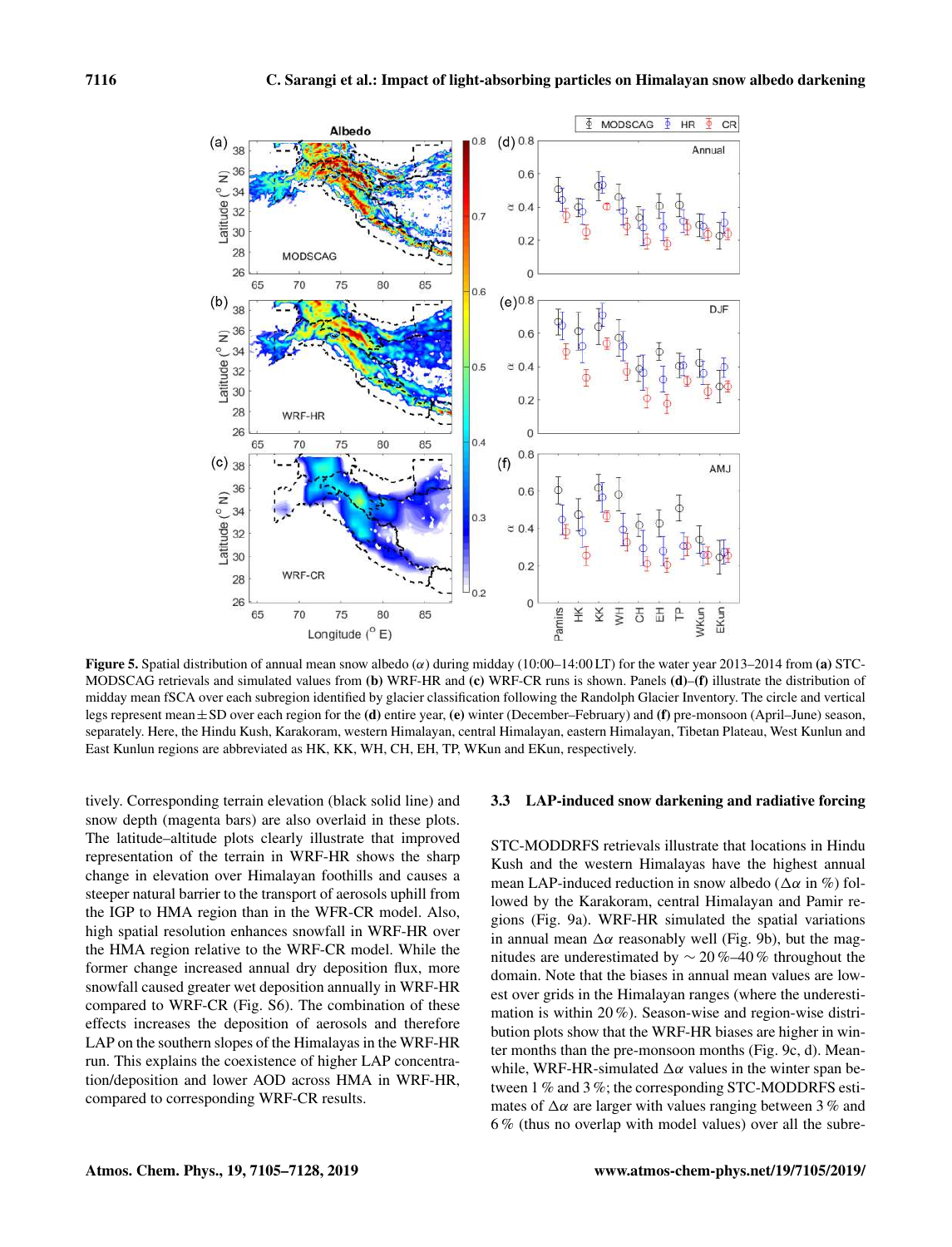

Figure 6. Comparison of midday (averaged over 10:00–14:00 LT) aerosol optical depth (AOD) measured by a ground-based sun photometer at seven sites within the study domain with corresponding simulated AOD values from both WRF-HR and WRF-CR. The annual mean AOD values over each site are shown by color in (a). The other panels illustrate the comparison over each station shown by dots in (a). The N mentioned in the legend in each panel is the total number of days when collocated data between model and measurement are available over that site. These sample points are divided into 50 equal bins of ascending AERONET-AOD values (two percentiles each) and averaged. The standard deviation in each bin is shown by the vertical bars. The correlation coefficient values  $(r)$  are also mentioned in the legend followed in brackets by the relative error values ( $\Sigma$ RMSE/mean obs).

gions. In pre-monsoon months, the distribution of modeled WRF-HR  $\Delta \alpha$  values over the Karakoram and Himalayan ranges is similar in magnitude, explaining the lower biases in annual mean values over the Himalayas. This spatiotemporal variability in differences between STC-MODDRFS retrievals and simulated  $\Delta \alpha$  values is consistent with the variability in biases of fractional snow cover seen in WRF-HR (Fig. 2e, f). For a closer look, the difference in daily midday mean  $\Delta \alpha$  values from STC-MODDRFS (black) and WRF-HR (blue) is compared (in Fig. 9e) over the grids of Chhota Shigri glacier (similar to Fig. 4e). Corresponding, midday mean fSCA (light blue) and LAP (orange) from WRF-HR are also plotted.  $\Delta \alpha$  values from STC-MODDRFS are about 5 % during winter months but increase in pre-monsoon months until mid-June (peak value is 18 %). Albedo reduction is closely associated with the temporal progression in midday LAP concentration in snow over this region at a daily scale. In agreement, midday  $\Delta \alpha$  values from WRF-HR are lower in winter months and higher in pre-monsoon months. Except occasional peaks, with magnitudes of  $3\%$ –4%,  $\Delta\alpha$  values from WRF-HR largely remained below 3 % till late February. A steep increase in  $\Delta \alpha$  values from WRF-HR is seen in March (monthly mean  $\sim$  4%), April (9%), May (13%) and June (18 %).

As already discussed, the simulated fSCA values in WRF-HR are greater than observed fSCA from STC-MODSCAG for most of the winter season (Fig. 4e). Specifically, the underestimation in WRF-HR-simulated  $\Delta \alpha$  values (Fig. 9c, d) in winter over Karakoram, Hindu Kush and the Himalayas is in agreement with corresponding overestimation of WRF-HR-simulated fSCA values over these regions (Fig. 2). STC-MODDRFS-estimated  $\Delta \alpha$  is based on surface reflectance, while  $\Delta \alpha$  calculated by model involves the surface layer depth. The surface snow layer in SNICAR–CLM continuously evolves as fresh snowfall is added or with snow melting, so the LAP concentrations in the surface layer depend on new snowfall, meltwater flushing and layer combination/division (Flanner et al., 2007, 2012; Oleson et al., 2010). Therefore, more precipitation and more snow coverage in winter can be a primary factor causing the underestimation of annual mean LAP concentration and LAP-induced snow darkening. Secondly, the associated overestimation in simulated SGS during winter (Fig. 4) can also contribute to the lower  $\Delta \alpha$  values simulated in WRF-HR because bigger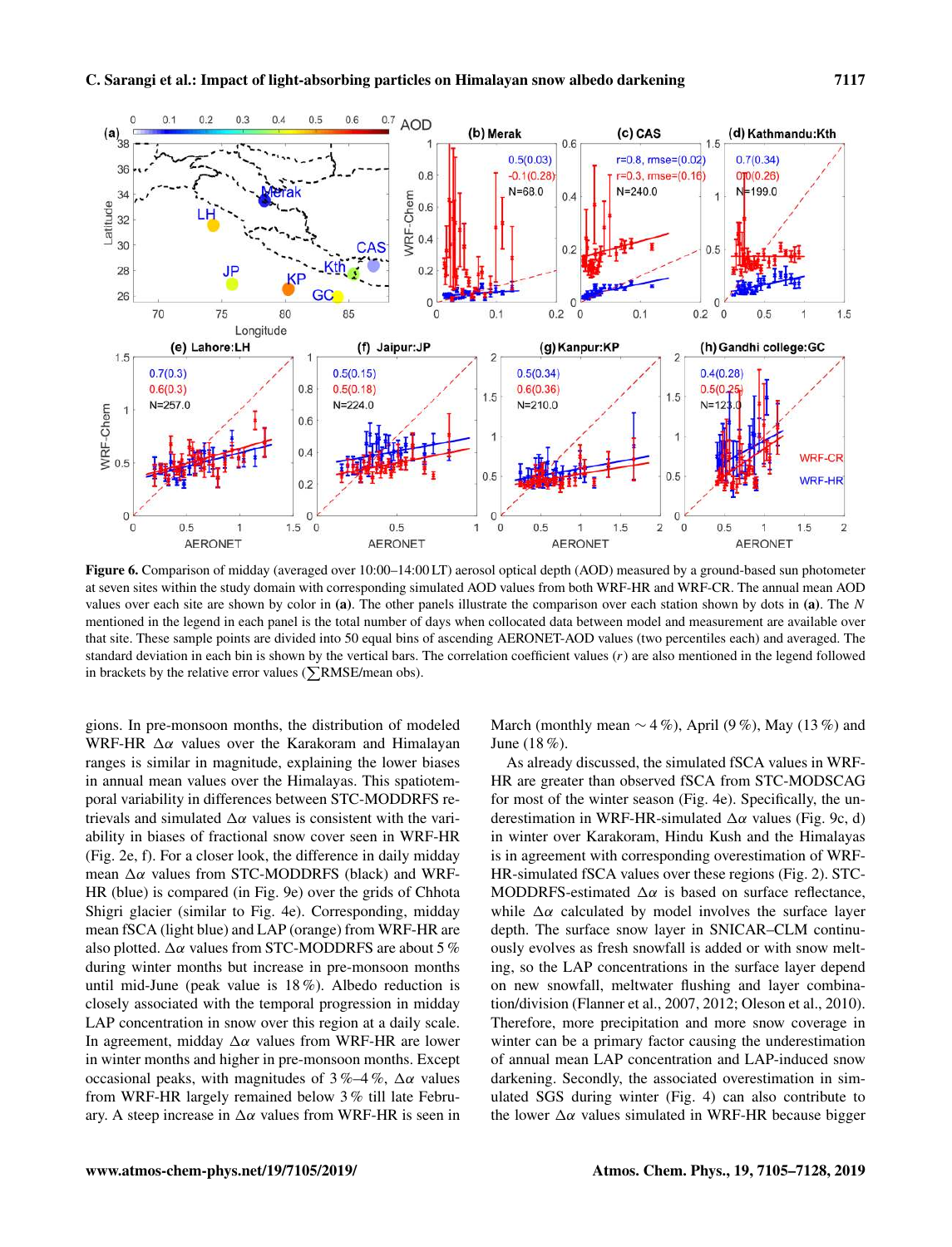

Figure 7. Spatial distribution of annual mean LAP concentration in the snow top layer for the water year 2013–2014 simulated by (a) WRF-HR and (b) WRF-CR. The black dots in (a) denote the locations where observations of BC in snow are available. Similarly, the magenta dots in (b) denote the locations where observations of dust in snow are available. Panels (c)–(d) illustrate comparison of simulated LAP<sub>BC</sub> (top) and LAP<sub>dust</sub> (bottom), respectively, in the topmost snow layer with observed values over the marked locations in the Himalayan cryosphere. Simulated annual mean (circle) and distribution of midday mean LAP values (box plot) are shown. The top (bottom) edge of the box plot represents the 75th (25th) percentile of the distribution. The WRF-HR and WRF-CR values are represented by blue and red, respectively. The pink lines in (a) are the cross sections shown in Fig. 8.

snow grains in WRF-HR lead to lower clean albedo and thus smaller percentage reduction in albedo compared to STC-MODDRFS. Moreover, we have assumed spherical shaped snow grains in our simulations. Recently, microscopic-level studies show that uncertainties associated with simplified snow grain shape treatment in model parameterization can solely contribute to large biases in SNICAR- $\Delta \alpha$  estimates and thus the LAP–snow albedo radiative and snowmelt feedback processes (Liou et al., 2014; Dang et al., 2016; He et al., 2017). Thirdly, the fact that the persistent cloud cover over HMA during the winter season can induce a lot of uncertainty in the STC-MODSCAG and STC-MODDRFS estimates is also equally important.

At the same time, uncertainties regarding aerosol emission, transport and deposition to the snow layers are also significant. It is well known that the transport and deposition of black carbon from Indian landmass to the Himalayas increases in the afternoon with the evolution of the boundary layer over the IGP region (Dumka et al., 2015; Raatikainen et al., 2014). This feature is well simulated by the model (not shown). As STC-MODDRFS estimates are representative of 10:00 LT, but simulated values are sampled in the midday (10:00–14:00 LT), positive biases in aerosol transport and deposition in snowpacks (i.e., higher  $\Delta \alpha$  values) might be simulated in WRF-HR runs, especially during premonsoon months. At the same time, GOCART dust emission parameterization (used here) is dependent on near-surface wind speed. Previous studies have evaluated and illustrated inherent uncertainties in dust emission by this parameterization, mostly underestimation over the Indian region (Dipu et al., 2013; Kumar et al., 2014). Thus, the uncertainty in local dust emission fluxes over HMA can also contribute to the biases in simulated  $\Delta \alpha$  values. Also, large biases in LAP values may be simulated due to model uncertainties in enhanced wet scavenging fluxes in winter. An overestimation in LAP concentration can lead to an overestimation of snow darkening and melting, resulting in an underestimation of NSD (Fig. S4). The large biases in  $\Delta \alpha$  values (> 20%) simulated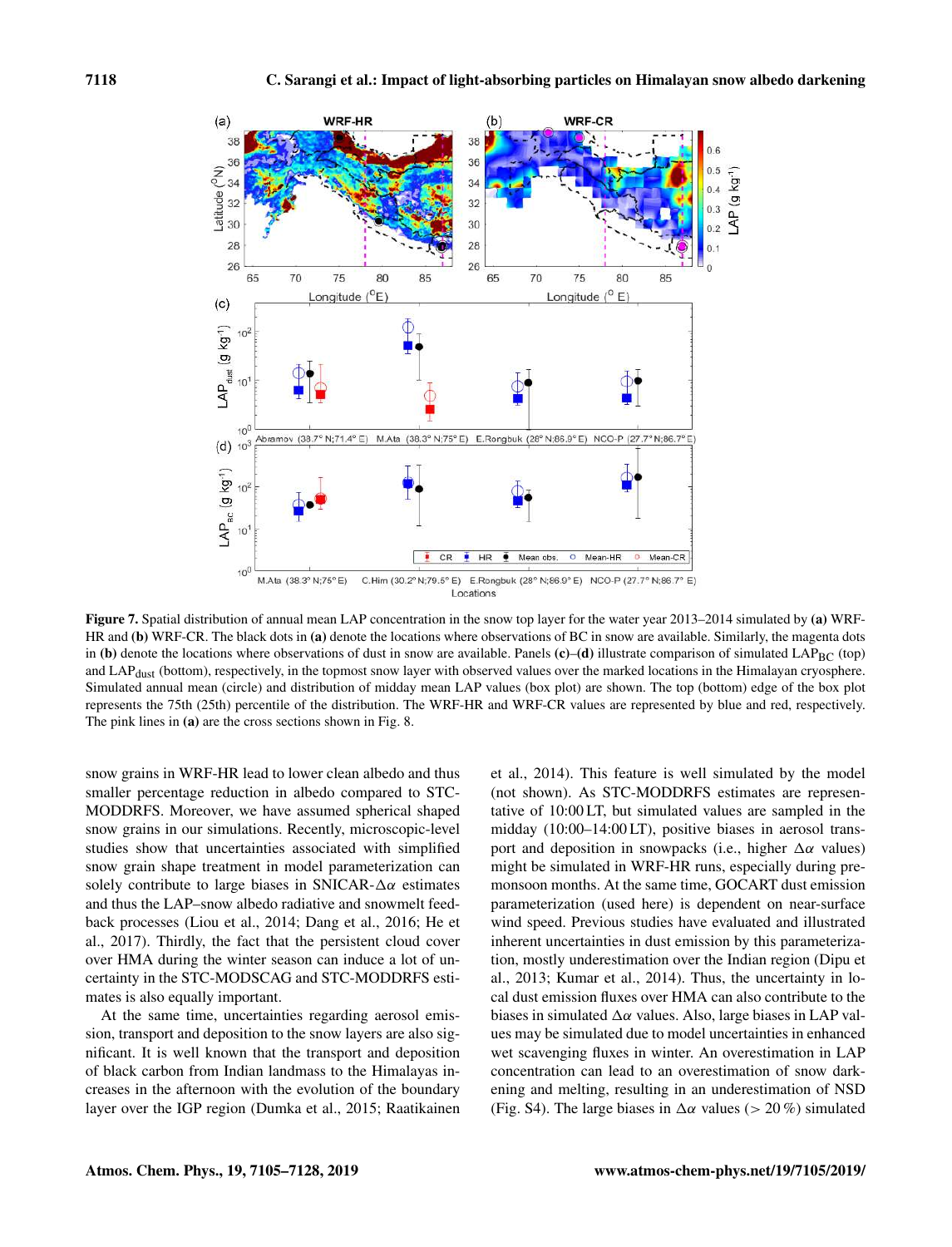

Figure 8. Longitudinally averaged annual mean aerosol number concentration plotted in altitude–latitude space for two longitudinal traverses across the study domain, i.e.,  $78°$  N (a, b) and  $87°$  N (c, d) for both WRF-HR ((a, c)) and WRF-CR ((b, d)). The corresponding terrain elevation is shown as a solid black line. Corresponding to each latitude, the longitudinally averaged annual mean snow depth is also presented as magenta color bars (using y axis on the right).

by WRF-HR towards late spring could be attributed to both underestimation in fSCA and overestimation of LAP concentration in the model.

Although a better quantification of these model biases requires evaluation against in situ measurements, it is worth mentioning here that no in situ measurements are available for a direct comparison of these high WRF-HR  $\Delta \alpha$  values over the western Himalayas (Gertler et al., 2016). Nonetheless, the high values simulated during pre-monsoon months are close to previously reported values over other HMA regions. Kaspari et al. (2014) used the offline SNICAR model to report that BC concentrations in pre-monsoon snow/ice samples at Mera Glacier were large enough to reduce albedo by 6 %–10 % and the reduction in albedo was 40 %–42 % relative to clean snow when dust is included in the calculation. Recently, Zhang et al. (2018) combined a large dataset of LAP measurements in surface snow with the offline SNICAR model to illustrate that  $\Delta \alpha$  can be  $> 35\%$  over the Tibetan Plateau. Moreover, the composite effect of this discrepancy on seasonal and annual mean values is minimal as the snowpack is at its minimum near the end of pre-monsoon season. Similar high daily variability, huge radiative forcing values  $(LAPRF \sim 200 \,\mathrm{W\,m^{-2}})$  and sudden decline in snow depth in late pre-monsoon months is also reported over the upper Colorado River basin (Skiles et al., 2015; Skiles and Painter, 2017)

In agreement with the spatial variation in  $\Delta \alpha$  values, the annual mean snow-mediated LAP-induced radiative forcing (LAPRF) from WRF-HR over grids in the western Himalayas and central Himalayas is highest followed by that from the Karakoram, Hindu Kush, eastern Himalayan and Pamir regions (Fig. 10a). The spatial distribution of premonsoon mean LAPRF values from WRF-HR (Fig. 10b) is similar to that of the annual mean LAPRF values, but the pre-monsoon magnitudes are higher by an order of magnitude throughout most of the domain. This is mainly due to the large increase in  $\Delta \alpha$  values in pre-monsoon values when LAPs aggregate on the surface compared with winter months when LAPs are continuously covered by new snow (Fig. 9). Spatiotemporal variability in LAPRF is evident in the seasonal and regional distribution plots (Fig. 10c, d). LAPRF values over the edges of HMA are greater than the highland TP region in both winter and pre-monsoon months probably due to greater LAP deposition simulated over the Hindu Kush, Karakoram and Himalayan regions (Fig. S7) from the close proximity of dust sources. Also, it is clearly visible that the maximum LAPRF values within the HMA region are present over grids in Himalayan ranges (during both winter and pre-monsoon) with annual mean values  $> 50 \,\mathrm{W\,m^{-2}}$ (seen in Fig. 10b, d) and maximum instantaneous values higher than 150 W m<sup>-2</sup> (not shown). The time series of midday mean LAPRF values (Fig. 10e) over the same grids in the Chhota Shigri glacier region in the western Himalayas is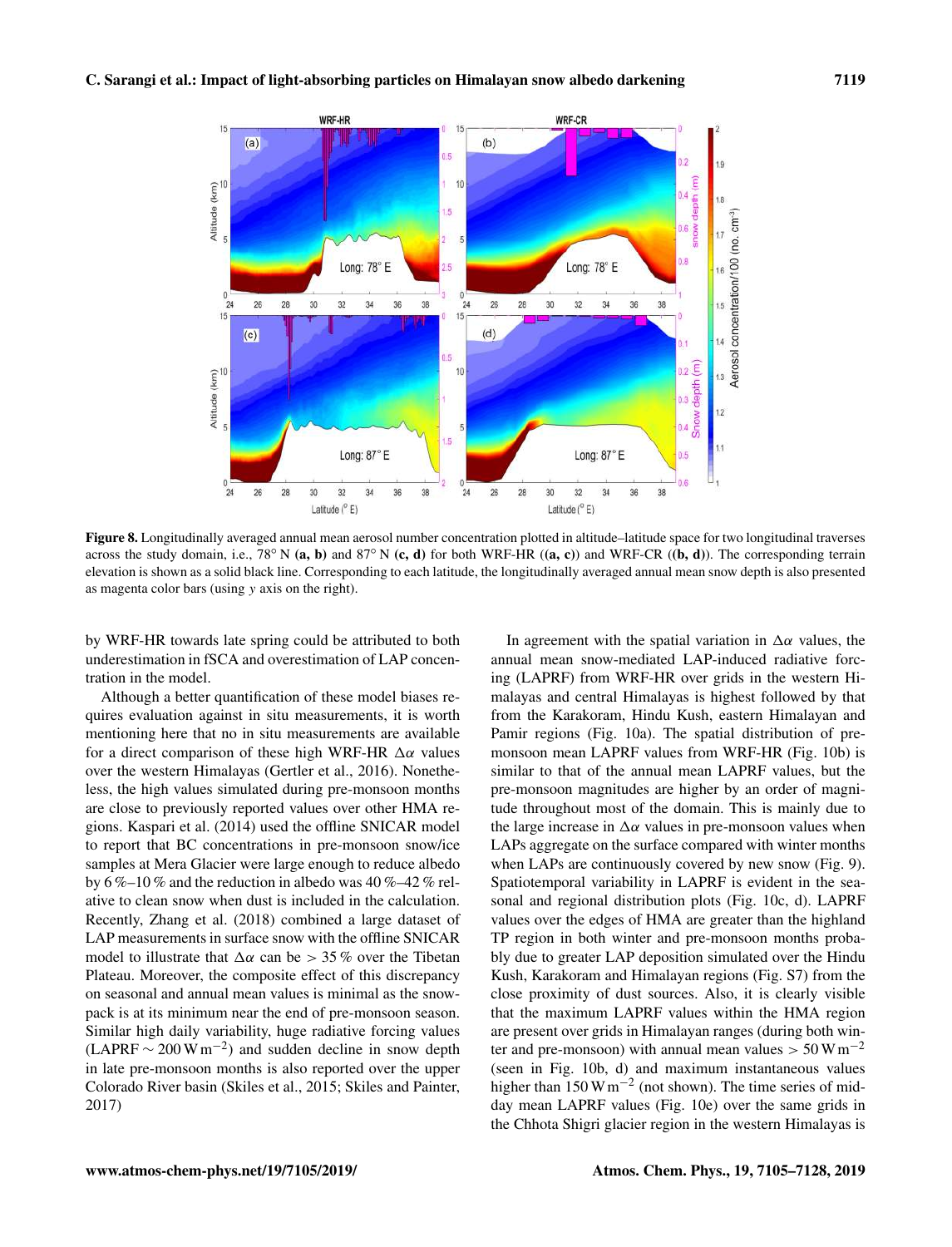

Figure 9. Spatial distribution of annual mean LAP-induced snow albedo darkening ( $\Delta \alpha$ ) during midday (10:00–14:00 LT) for the water year 2013–2014 from (a) MODSCAG retrievals and (b) simulated values from WRF-HR is shown. Panels (c) and (d) illustrate the distribution of midday mean  $\Delta\alpha$  over each subregion identified by glacier classification following the Randolph Glacier Inventory. The circle and vertical legs represent mean ± SD over each region for the entire year. Here, the Hindu Kush, Karakoram, western Himalayan, central Himalayan, eastern Himalayan, Tibetan Plateau, West Kunlun and East Kunlun regions are abbreviated as HK, KK, WH, CH, EH, TP, WKun and EKun, respectively. Panel (e) shows time series of daily midday  $\Delta \alpha$  from STC-MODSCAG (black) and WRF-HR (blue) over the grids located near the Chhota Shigri glacier (marked in a) of the western Himalayan region. Fractional snow cover and LAP concentrations from WRF-HR over the same grids are also included.

plotted to ascertain possible daily variability in LAPRF for midday over the region. Corresponding LAP-induced albedo reduction, snow depth and snowfall values are also plotted to show how LAPRF can affect local snow melting. The daily snow depth increases to 3.6 m in winter (30–150 d) followed by gradual reduction and snow cover melting in pre-monsoon months (150–270 d). The mean midday LAPRF value is ∼ 10 Wm−<sup>2</sup> in the winter season, but the magnitude increased gradually during March (18 W m<sup>-2</sup>), April (44 W m<sup>-2</sup>), May  $(86 \,\mathrm{W\,m^{-2}})$  and June (123.5 W m<sup>-2</sup>), eventually terminating with a peak value of 202 W  $\text{m}^{-2}$  in mid-June. The temporal evolution in  $\Delta \alpha$  values closely followed the LAPRF values with a variation in the range of  $1\% - 20\%$ . The shortwave aerosol direct radiative forcing (ADRF) during midday at the surface over the same grid is also shown (as a blue curve) in Fig. 10e. The momentarily high values of ADRF during the period indicate dust storms or sudden increase in aerosol loading over the grid. A closer look illustrates that the large daily variations in LAPRF and  $\Delta \alpha$  are associated with the variability in ADRF and daily snowfall occurrence over the grid. Fresh snowfall feedbacks result in subsequent reduction in LAPRF and enhancement in snow depth (Fig. 10e), while higher aerosol loading over aged snow is followed by a clear increase in LAPRF. During melting, our model considers that only a fraction of LAP is washed away with meltwater, which results in enhanced concentration of LAP during the end stages of the snowpack. This snow–albedo feedback along with the momentary high aerosol loading (on the 250th day) can explain the very high values of albedo reduction and LAPRF that were simulated during the last days of the snow cover over this grid. Higher LAPRF values indicate more energy being absorbed by the snowpack and thus more snow melting. Therefore, LAP-induced snow melting effect over the Himalayas is very significant and is the largest relative to other areas within HMA.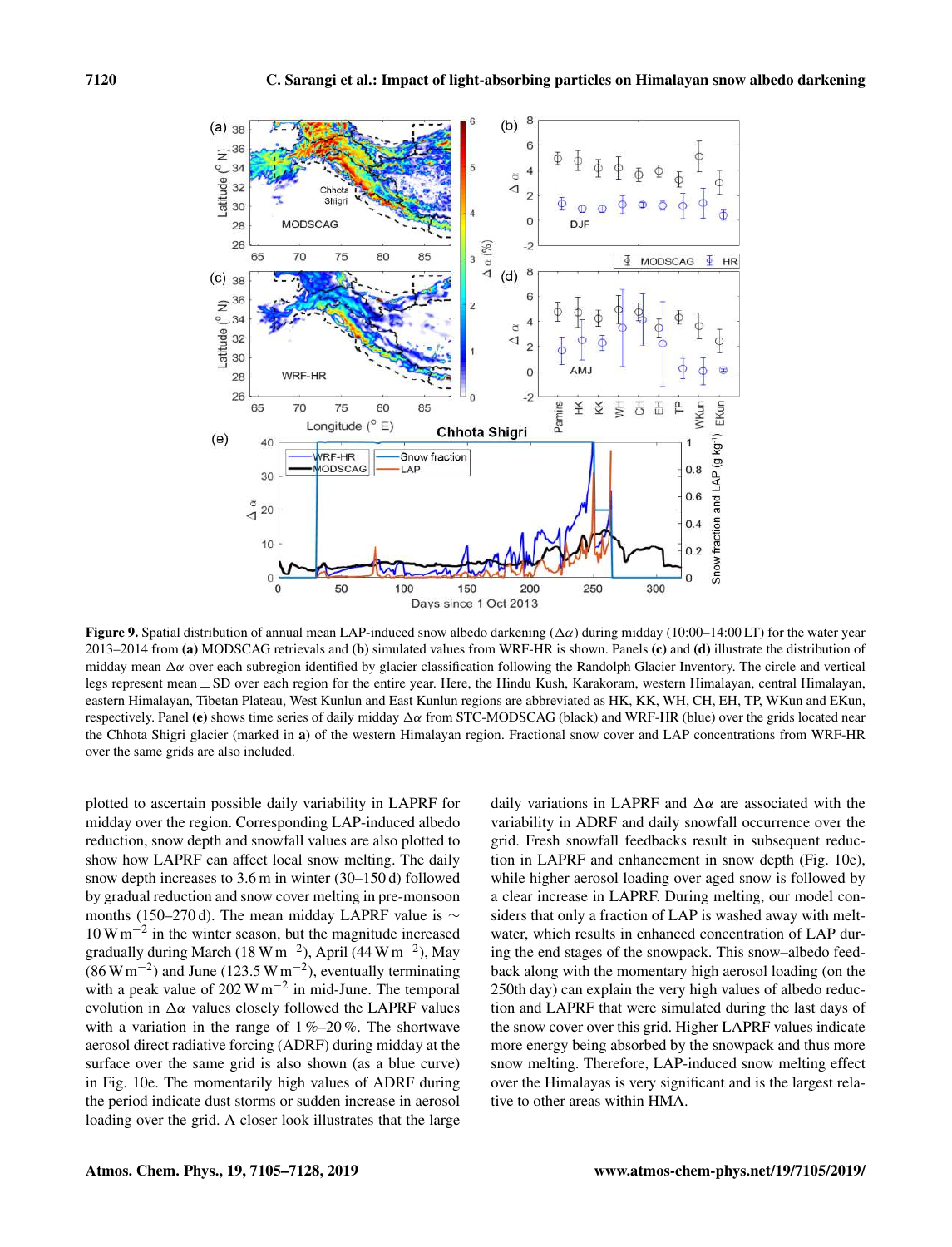

Figure 10. (a) Spatial distribution of annual mean snow-mediated LAP-induced radiative forcing (LAPRF) from WRF-HR and (b) spatial distribution of seasonal mean LAPRF over snow-covered areas for the pre-monsoon season (AMJ) of the water year 2013–2014. Panels (c) and (d) illustrate the distribution of LAPRF (blue) and BC-only LAPRF (black) over each subregion identified by glacier classification following the Randolph Glacier Inventory for winter and pre-monsoon seasons, respectively. The circle and vertical legs represent mean±SD over each region for the entire year. Here, the Hindu Kush, Karakoram, western Himalayan, central Himalayan, eastern Himalayan, Tibetan Plateau, West Kunlun and East Kunlun regions are abbreviated as HK, KK, WH, CH, EH, TP, WKun and EKun, respectively. Panel (e) shows time series of daily midday LAPRF (blue) and aerosol direct radiative forcing at the surface (ADRF, blue) over the Chhota Shigri region (marked in Fig. 9a) of the western Himalayan region. The simulated LAP-induced change in snow albedo is also shown as a hashed black line. Also, snow depth and snowfall from WRF-HR over the same grid are included.

Snow-mediated radiative forcing only due to BC deposition is shown in Fig. 10c, d. Although a similar spatiotemporal pattern in LAPRF and BC-only LAPRF is simulated, contrasting features in the context of BC contribution to LAPRF are present in between the western part and eastern part of HMA. During winter, the magnitude of BC-only LAPRF values is similar to that of total LAPRF over the western part of the HMA region (i.e., Pamirs, Karakoram, Hindu Kush and western Himalayas) suggesting that BC is a dominant contributor to net LAPRF (Fig. 10c). However, large differences between LAPRF and BC-only LAPRF are present during the pre-monsoon season over the western regions, indicating that dust contribution is more or less equal to that of BC contribution over these regions (Fig. 10d). In contrast, the dust contribution to LAPRF values over the eastern domain (TP and Kunlun regions) is significant during the winter season (Fig. 10c, d). The spatiotemporal variability in dust and BC contribution has been reported previously and is mainly linked with the seasonal variability in meteorology and associated advection of South Asian emissions (Zhang et al., 2015; Wang et al., 2015; Niu et al., 2018). The ADRF-induced surface cooling effect may nullify the effects of LAPRF-induced warming effect on snowpack melting. However, the drastic increase in LAPRF values in April through June causes the magnitude of LAPRF to be twice that of ADRF over the western Himalayas during the snow melting period, highlighting dominance of LAPRF (as also seen in Fig. 10e).

The simulated annual mean, pre-monsoon mean and BConly LAPRF values from WRF-HR are in general higher compared to previously reported estimates of LAPRF from model studies at coarser resolution. For example, Ménégoz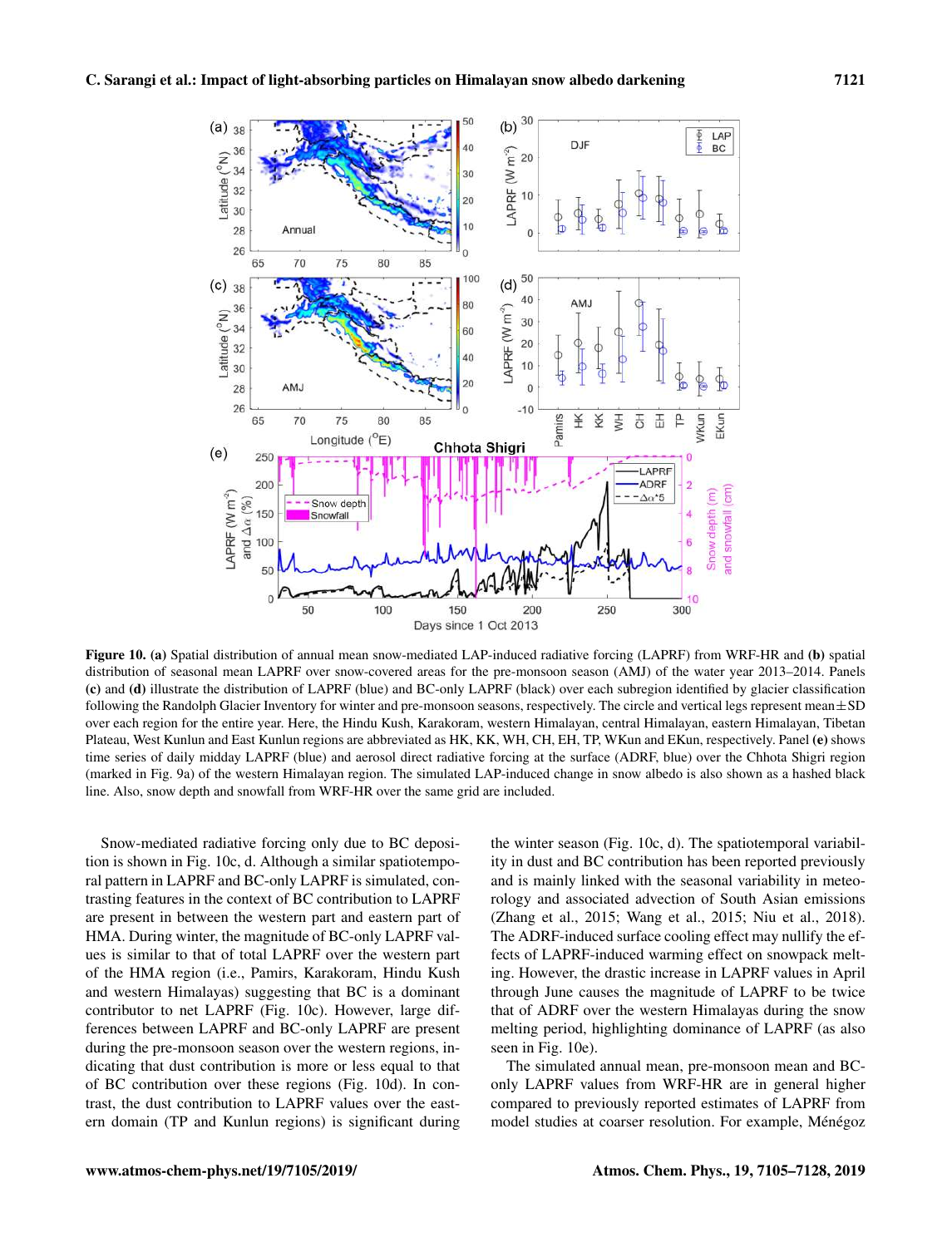et al. (2014) have reported annual mean LAPRF of ∼ 1–  $3 W m^{-2}$  over the Himalayas using an online simulation at a 50 km resolution grid. Similarly, Qian et al. (2011) used the Community Atmosphere Model version 3.1 at coarser spatial resolution to show that simulated aerosol-induced snow albedo perturbations can generate LAPRF values of 5–25 Wm−<sup>2</sup> during pre-monsoon months over HMA. Also, coarsely resolved GEOS-Chem-simulated BC-only LAPRF can vary from 5 to  $15 \,\mathrm{W\,m}^{-2}$  in the snow-covered regions over the TP (Kopacz et al., 2011). Recently, a decadelong simulation using the RegCM model at 50 km spatial resolution also estimated maximum BC-only LAPRF values of  $5-6$  W m<sup>-2</sup> over the Himalayas and southeastern TP averaged over the non-monsoon season (Ji, 2016). However, the comparison of WRF-HR and WRF-CR simulations provided in this study clearly shows that the magnitudes of snow macro- and micro-properties, aerosol loading and LAP-induced albedo darkening over the Himalayas improved significantly with finer spatial resolution. Thus, the global model-simulated LAPRF values are likely underestimated. In agreement, recently, Zhang et al. (2018) estimated BC-only LAPRF of 20–35 Wm−<sup>2</sup> using an offline SNICAR calculation forced with a greater coverage of measurements of surface snow content. He et al. (2018) have also reported similar high BC-only LAPRF values after implementing a realistic snow grain size parameterization in offline SNICAR calculations over HMA.

## 4 Summary and implications

In this study, we use the SNICAR model coupled with the WRF-Chem regional model at high spatial resolution (WRF-HR; 12 km) to simulate the transport, deposition and radiative forcing of light-absorbing particles (LAPs; mainly black carbon and dust) over the high mountains of Asia (HMA) during the water year 2013–2014. The snow grain sizes and LAP-induced snow darkening were evaluated, for the first time, against comprehensive satellite retrievals (the MOD-SCAG and MODDRFS spatial and temporally complete retrieved satellite observations) over HMA. The atmospheric aerosol loading is evaluated against satellite and groundbased AOD measurements over the HMA region. Results from another simulation which employ the same model configuration but a coarser spatial resolution (WRF-CR; 1°) are also compared with WRF-HR to illustrate the significance of a better representation of terrain on snowpack and aerosol simulation over HMA. The main conclusions from our study are as follows.

1. The simulated macro- and microphysical properties and the duration of snowpacks over HMA improve significantly due to the use of fine spatial resolution, especially over the southern slopes of the Hindu Kush and Himalayan ranges.

- 2. Simulated aerosol loading over HMA is also more realistic in WRF-HR than in WRF-CR, which leads to a reduction in biases of annual mean LAP concentration in snow. This improvement is attributed to a more realistic simulation of wet deposition (due to a better simulation of snowpack) and dry deposition of LAPs (associated with a better representation of terrain) in WRF-HR.
- 3. WRF-HR captures the magnitude of LAP-induced snow albedo reduction ( $\Delta \alpha$ ) over the Himalayas and Hindu Kush region relatively well compared to the STC-MODDRFS retrievals during pre-monsoon months. However, during winter, large biases in modeled  $\Delta \alpha$ values are present. This is probably due to inherent uncertainties in model parameterizations and satellite retrievals associated with the cloud cover over HMA in the winter period.
- 4. The glaciers and snow cover regions located in the Himalayas have the highest LAPRF within HMA, i.e., annual mean LAPRF at  $\sim 20 \,\mathrm{W\,m^{-2}}$  and pre-monsoon mean LAPRF at  $\sim 40 \,\mathrm{W m^{-2}}$ . This is consistent with similar high values of  $\Delta \alpha$  over Himalayan ranges, i.e., annual mean  $\Delta \alpha$  values of ~ 2%–4% and premonsoon mean  $\Delta \alpha$  values of ~4%–8%. The annual mean LAP concentration in snow values (200–  $300 \,\text{mg}\,\text{kg}^{-1}$ ) is also high. Thus, the Himalayas (more specifically, the western Himalayas) are most vulnerable to LAP-induced snow melting within HMA.

Ramanathan and Carmichael (2008) suggest that atmospheric warming from LAPs ( $\sim$  20 Wm<sup>-2</sup>) may be just as important as greenhouse gases in the melting of snowpack and glaciers over Asia. In this context, the high magnitudes of LAPRF values in pre-monsoon months over HMA (∼ 40 Wm−<sup>2</sup> ) clearly show that snow-mediated aerosol forcing on snow melting over HMA can be 2-fold the significance of the atmospheric forcing. Nonetheless, the differences in snow surface properties between WRF-HR and satellite observations indicate probable uncertainties in model parameterizations. At the same time, the STC-MODDRFS retrievals themselves may have an uncertainty of  $\sim$  5% in instantaneous  $Δα$  measurements. Thus, efforts to further reduce the LAPRF uncertainties in the model are warranted in the future by using in situ observations (i.e., field campaigns), specifically over the most-affected western Himalayas, where relevant measurements are largely absent (Gertler et al., 2016). Moreover, satellite retrievals will be markedly improved in the coming decade with the NASA Decadal Survey Surface Biology and Geology imaging spectrometer mission, which includes as a core measurement snow albedo and its controls. These retrievals, visible through a shortwave infrared imaging spectrometer, have uncertainties an order of magnitude smaller (Painter et al., 2013) than those from multispectral sensors such as MODIS and will provide a more accurate constraint on the physically based modeling pursued here.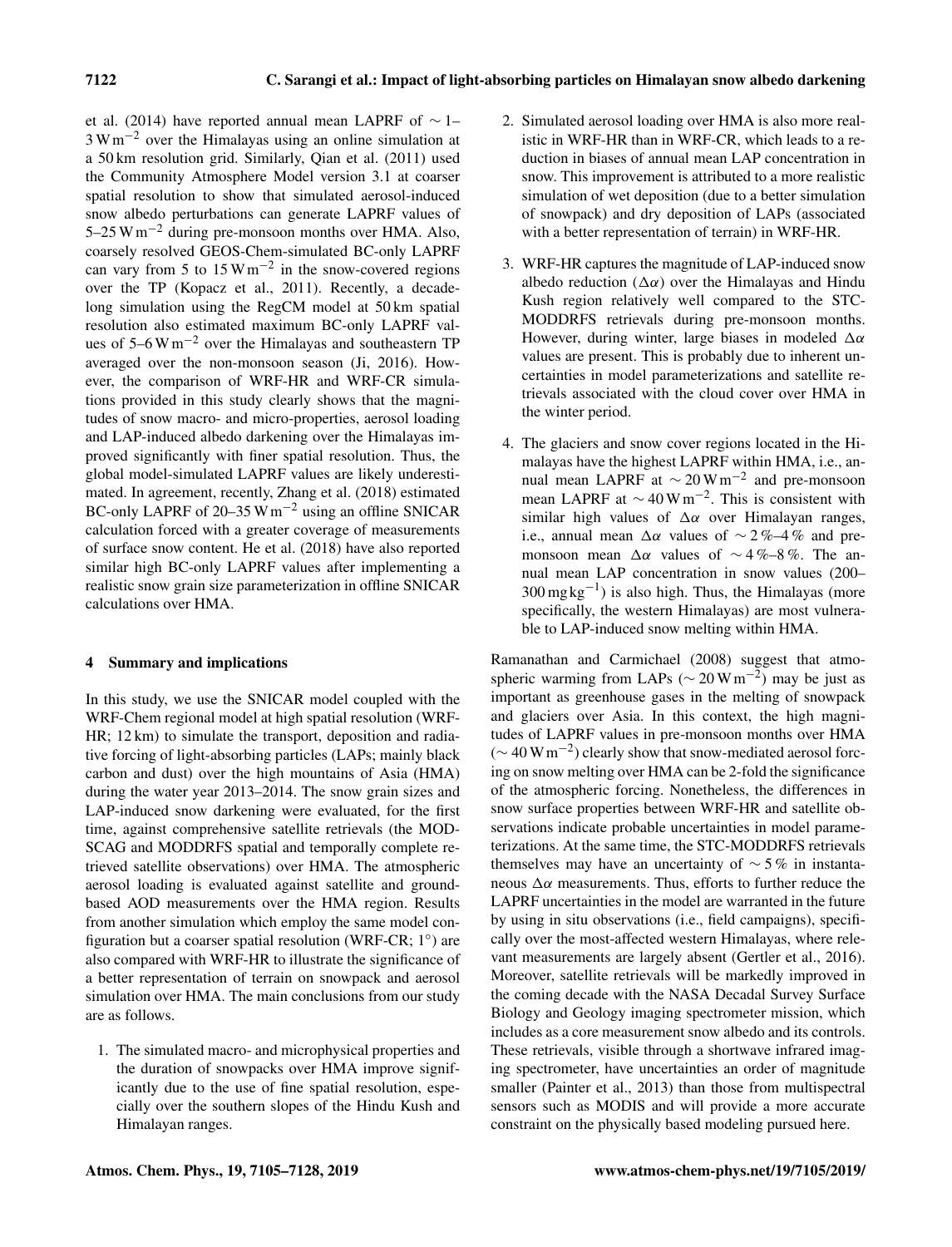#### C. Sarangi et al.: Impact of light-absorbing particles on Himalayan snow albedo darkening 7123

*Data availability.* Online chemistry coupled Weather Research and Forecasting model (WRF-Chem) is a community model available for download at http://www2.mmm.ucar.edu/wrf/users/download/ get\_sources.html (last access: 1 October 2017). MODSCAG– MODDRFS data are available from https://snow.jpl.nasa.gov/ portal/data/help\_modscag (last access: 1 October 2017). The modified version of the model code used in this study and processed satellite product can be obtained from the authors upon request. Aerosol optical depth data are freely available from https://aeronet. gsfc.nasa.gov/ (last access: 1 October 2017) and http://atmos3.cr. chiba-u.jp/skynet/merak/merak.html (last access: 1 October 2017).

*Supplement.* The supplement related to this article is available online at: https://doi.org/10.5194/acp-19-7105-2019-supplement.

*Author contributions.* CS performed the modeling and analysis and wrote the paper under the supervision of YQ. KR, KJB and THP created the STC-MODSCAG and STC-MODDRFS datasets. All authors provided advice and feedback throughout the analysis, drafting and submission process.

*Competing interests.* The authors declare that they have no conflict of interest.

*Acknowledgements.* This research was supported by the NASA High Mountain Asia Project. The Pacific Northwest National Laboratory (PNNL) is operated for the DOE by Battelle Memorial Institute under contract DE-AC06-76RLO 1830. Part of this work was performed at the Jet Propulsion Laboratory, California Institute of Technology under contract with NASA. Hui Wang acknowledges support from the U.S. Department of Energy (DOE), Office of Science, Biological and Environmental Research as part of the Earth System Modeling program. We thank the PIs of the selected AERONET and SKYNET stations for providing the data used in this study. The AERONET data are obtained from the AERONET website, http://aeronet.gsfc.nasa.gov/ (last access: 1 October 2017). We also thank the PI of the selected SKYNET station for providing the data used in this study. The SKYNET data are obtained from the website http://atmos3.cr.chiba-u.jp/skynet/merak/merak.html/ (last access: 1 October 2017).

*Review statement.* This paper was edited by Yafang Cheng and reviewed by three anonymous referees.

#### **References**

- Amante, C. and Eakins, B. W.: ETOPO1 1 Arc-Minute Global Relief Model: Procedures, Data Sources and Analysis, NOAA Technical Memorandum NESDIS, NGDC-24, 19 pp., 2009.
- Azam, M. F., Ramanathan, A., Wagnon, P., Vincent, C., Linda, A., Berthier, E., Sharma, P., Mandal, A., Angchuk, T., Singh, V. B., and Pottakkal, J. G.: Meteorological condi-

tions, seasonal and annual mass balances of Chhota Shigri Glacier, western Himalaya, India, Ann. Glaciol., 57, 328–338, https://doi.org/10.3189/2016AoG71A570, 2016.

- Bair, E. H., Rittger, K., Davis, R. E., Painter, T. H., and Dozier, J.: Validating reconstruction of snow water equivalent in California's Sierra Nevada using measurements from the NASA Airborne Snow Observatory, Water Resour. Res., 52, 8437–8460, https://doi.org/10.1002/2016WR018704, 2016.
- Bair, E. H., Davis, R. E., and Dozier, J.: Hourly mass and snow energy balance measurements from Mammoth Mountain, CA USA, 2011–2017, Earth Syst. Sci. Data, 10, 549–563, https://doi.org/10.5194/essd-10-549-2018, 2018.
- Barnard, J. C., Fast, J. D., Paredes-Miranda, G., Arnott, W. P., and Laskin, A.: Technical Note: Evaluation of the WRF-Chem "Aerosol Chemical to Aerosol Optical Properties" Module using data from the MILAGRO campaign, Atmos. Chem. Phys., 10, 7325–7340, https://doi.org/10.5194/acp-10-7325-2010, 2010.
- Barnett, T. P., Adam, J. C., and Lettenmaier, D. P.: Potential impacts of a warming climate on water availability in snow-dominated regions, Nature, 438, 303–309, https://doi.org/10.1038/nature04141, 2005.
- Binkowski, F. S. and Shankar, U.: The Regional Particulate Matter Model. 1. Model description and preliminary results, J. Geophys. Res., 100, 26191–26209, https://doi.org/10.1029/95JD02093, 1995.
- Bolch, T., Kulkarni, A., Kääb, A., Huggel, C., Paul, F., Cogley, J. G., Frey, H., Kargel, J. S., Fujita, K., Scheel, M., Bajracharya, S., and Stoffel, M.: The state and fate of himalayan glaciers, Science, 336, 310–314, https://doi.org/10.1126/science.1215828, 2012.
- Bollasina, M. A., Ming, Y., and Ramaswamy, V.: Anthropogenic Aerosols and the Weakening of the South Asian Summer Monsoon, Science, 334, 502–505, https://doi.org/10.1126/science.1204994, 2011.
- Bonasoni, P., Laj, P., Marinoni, A., Sprenger, M., Angelini, F., Arduini, J., Bonafè, U., Calzolari, F., Colombo, T., Decesari, S., Di Biagio, C., di Sarra, A. G., Evangelisti, F., Duchi, R., Facchini, MC., Fuzzi, S., Gobbi, G. P., Maione, M., Panday, A., Roccato, F., Sellegri, K., Venzac, H., Verza, GP., Villani, P., Vuillermoz, E., and Cristofanelli, P.: Atmospheric Brown Clouds in the Himalayas: first two years of continuous observations at the Nepal Climate Observatory-Pyramid (5079 m), Atmos. Chem. Phys., 10, 7515–7531, https://doi.org/10.5194/acp-10-7515-2010, 2010.
- Bond, T. C., Doherty, S. J., Fahey, D. W., Forster, P. M., Berntsen, T., Deangelo, B. J., Flanner, M. G., Ghan, S., Kärcher, B., Koch, D., Kinne, S., Kondo, Y., Quinn, P. K., Sarofim, M. C., Schultz, M. G., Schulz, M., Venkataraman, C., Zhang, H., Zhang, S., Bellouin, N., Guttikunda, S. K., Hopke, P. K., Jacobson, M. Z., Kaiser, J. W., Klimont, Z., Lohmann, U., Schwarz, J. P., Shindell, D., Storelvmo, T., Warren, S. G., and Zender, C. S.: Bounding the role of black carbon in the climate system: A scientific assessment, J. Geophys. Res.-Atmos., 118, 5380–5552, https://doi.org/10.1002/jgrd.50171, 2013.
- Brandt, R. E., Warren, S. G., and Clarke, A. D.: A controlled snowmaking experiment testing the relation between black carbon content and reduction of snow albedo, J. Geophys. Res.-Atmos., 116, D08109, https://doi.org/10.1029/2010JD015330, 2011.
- Brown, R. D. and Robinson, D. A.: Northern Hemisphere spring snow cover variability and change over 1922–2010 including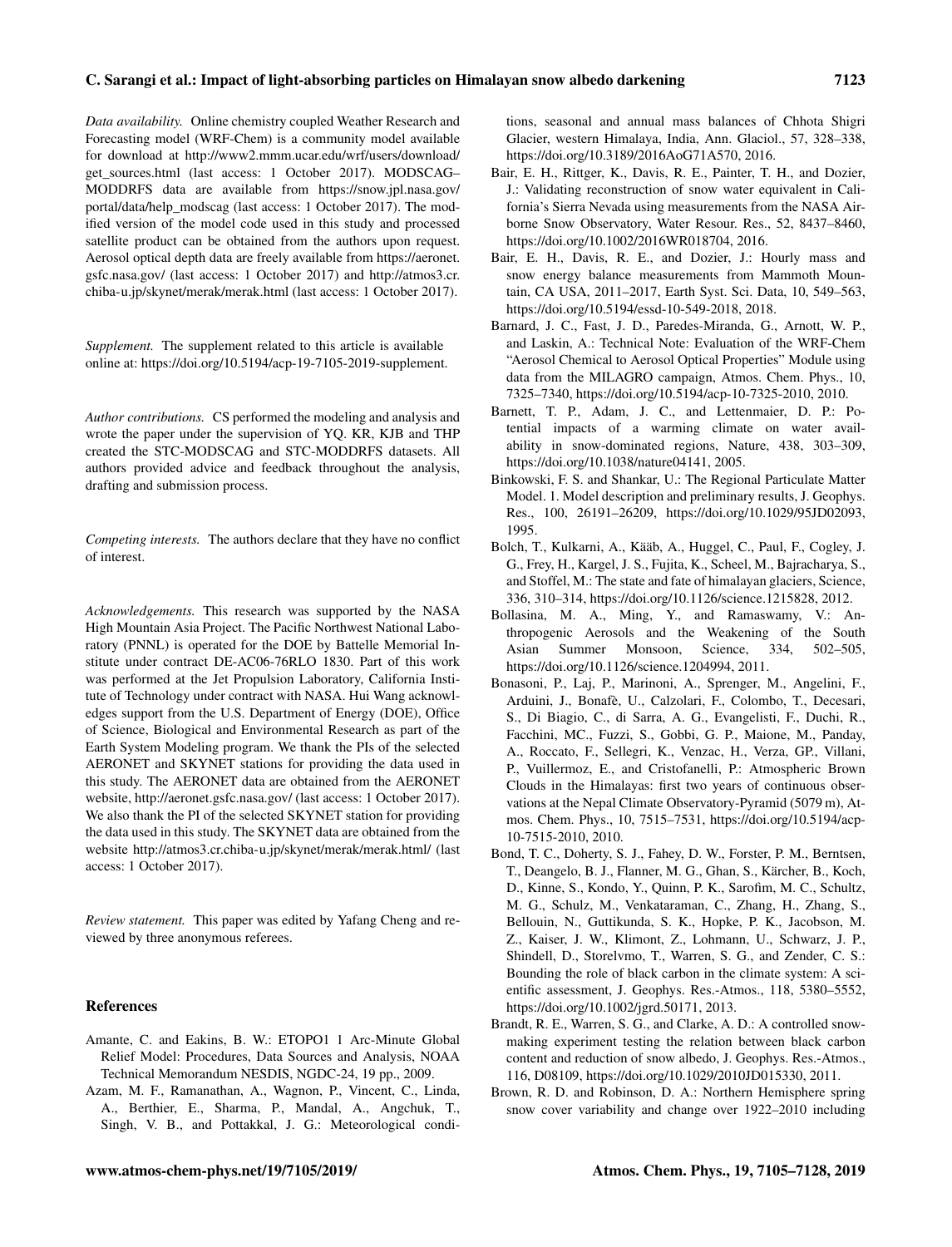an assessment of uncertainty, The Cryosphere, 5, 219–229, https://doi.org/10.5194/tc-5-219-2011, 2011.

- Campanelli, M., Estellés, V., Tomasi, C., Nakajima, T., Malvestuto, V., and Martínez-Lozano, J. A.: Application of the SKYRAD Improved Langley plot method for the in situ calibration of CIMEL Sun-sky photometers, Appl. Optics, 46, 2688–702, https://doi.org/10.1364/AO.46.002688, 2007.
- Chapman, E. G., Gustafson Jr., W. I., Easter, R. C., Barnard, J. C., Ghan, S. J., Pekour, M. S., and Fast, J. D.: Coupling aerosol-cloud-radiative processes in the WRF-Chem model: Investigating the radiative impact of elevated point sources, Atmos. Chem. Phys., 9, 945–964, https://doi.org/10.5194/acp-9- 945-2009, 2009.
- Conway, H., Gades, A., and Raymond, C. F.: Albedo of dirty snow during conditions of melt, Water Resour. Res., 32, 1713–1718, https://doi.org/10.1029/96WR00712, 1996.
- Dang, C., Fu, Q., and Warren, S. G.: Effect of Snow Grain Shape on Snow Albedo, J. Atmos. Sci., 73, 3573–3583, https://doi.org/10.1175/JAS-D-15-0276.1, 2016.
- Dang, C., Warren, S. G., Fu, Q., Doherty, S. J., Sturm, M., and Su, J.: Measurements of light-absorbing particles in snow across the Arctic, North America, and China: Effects on surface albedo, J. Geophys. Res.-Atmos., 122, 10149–10168, https://doi.org/10.1002/2017JD027070, 2017.
- Dentener, F., Kinne, S., Bond, T., Boucher, O., Cofala, J., Generoso, S., Ginoux, P., Gong, S., Hoelzemann, J. J., Ito, A., Marelli, L., Penner, J. E., Putaud, J.-P., Textor, C., Schulz, M., van der Werf, G. R., and Wilson, J.: Emissions of primary aerosol and precursor gases in the years 2000 and 1750 prescribed data-sets for AeroCom, Atmos. Chem. Phys., 6, 4321– 4344, https://doi.org/10.5194/acp-6-4321-2006, 2006.
- Dipu, S., Prabha, T. V., Pandithurai, G., Dudhia, J., Pfister, G., Rajesh, K., and Goswami, B. N.: Impact of elevated aerosol layer on the cloud macrophysical properties prior to monsoon onset, Atmos. Environ., 70, 454–467, 2013.
- Doherty, S. J., Warren, S. G., Grenfell, T. C., Clarke, A. D., and Brandt, R. E.: Light-absorbing impurities in Arctic snow, Atmos. Chem. Phys., 10, 11647–11680, https://doi.org/10.5194/acp-10- 11647-2010, 2010.
- Doherty, S. J., Grenfell, T. C., Forsström, S., Hegg, D. L., Brandt, R. E., and Warren, S. G.: Observed vertical redistribution of black carbon and other insoluble light-absorbing particles in melting snow, J. Geophys. Res.-Atmos., 118, 5553–5569, https://doi.org/10.1002/jgrd.50235, 2013.
- Dozier, J., Painter, T. H., Rittger, K., and Frew, J. E.: Timespace continuity of daily maps of fractional snow cover and albedo from MODIS, Adv. Water Resour., 31, 1515–1526, https://doi.org/10.1016/j.advwatres.2008.08.011, 2008.
- Dubovik, O., Smirnov, A., Holben, B. N., King, M. D., Kaufman, Y. J., Eck, T. F., and Slutsker, I.: Accuracy assessments of aerosol optical properties retrieved from Aerosol Robotic Network (AERONET) Sun and sky radiance measurements, J. Geophys. Res.-Atmos., 105, 9791–9806, https://doi.org/10.1029/2000JD900040, 2000.
- Dumka, U. C., Kaskaoutis, D. G., Srivastava, M. K., and Devara, P. C. S.: Scattering and absorption properties of nearsurface aerosol over Gangetic–Himalayan region: the role of boundary-layer dynamics and long-range transport, Atmos.

Chem. Phys., 15, 1555–1572, https://doi.org/10.5194/acp-15- 1555-2015, 2015.

- Dyurgerov, M. B.: Mountain glaciers at the end of the twentieth century: Global analysis in relation to climate and water cycle, Polar Geogr., 25, 241–336, https://doi.org/10.1080/10889370109377717, 2001.
- Easter, R. C., Ghan, S. J., Zhang, Y., Saylor, R. D., Chapman, E. G., Laulainen, N. S., Abdul-Razzak, H., Leung, L. R., Bian, X., and Zaveri, R. A.: MIRAGE: Model description and evaluation of aerosols and trace gases, J. Geophys. Res.-Atmos., 109, D20210, https://doi.org/10.1029/2004JD004571, 2004.
- Fan, J., Wang, Y., Rosenfeld, D., and Liu, X.: Review of Aerosol– Cloud Interactions: Mechanisms, Significance, and Challenges, J. Atmos. Sci., 73, 4221–4252, https://doi.org/10.1175/JAS-D-16-0037.1, 2016.
- Fast, J. D., Gustafson, W. I., Easter, R. C., Zaveri, R. A., Barnard, J. C., Chapman, E. G., Grell, G. A., and Peckham, S. E.: Evolution of ozone, particulates, and aerosol direct radiative forcing in the vicinity of Houston using a fully coupled meteorology-chemistry-aerosol model, J. Geophys. Res.-Atmos., 111, D21305, https://doi.org/10.1029/2005JD006721, 2006.
- Flanner, M. G. and Zender, C. S.: Snowpack radiative heating: Influence on Tibetan Plateau climate, Geophys. Res. Lett., 32, 1–5, https://doi.org/10.1029/2004GL022076, 2005.
- Flanner, M. G., Zender, C. S., Randerson, J. T., and Rasch, P. J.: Present-day climate forcing and response from black carbon in snow, J. Geophys. Res.-Atmos., 112, D11202, https://doi.org/10.1029/2006JD008003, 2007.
- Flanner, M. G., Zender, C. S., Hess, P. G., Mahowald, N. M., Painter, T. H., Ramanathan, V., and Rasch, P. J.: Springtime warming and reduced snow cover from carbonaceous particles, Atmos. Chem. Phys., 9, 2481–2497, https://doi.org/10.5194/acp-9-2481-2009, 2009.
- Flanner, M. G., Liu, X., Zhou, C., Penner, J. E., and Jiao, C.: Enhanced solar energy absorption by internally-mixed black carbon in snow grains, Atmos. Chem. Phys., 12, 4699–4721, https://doi.org/10.5194/acp-12-4699-2012, 2012.
- Gautam, R., Hsu, N. C., Lau, W. K. M., and Yasunari, T. J.: Satellite observations of desert dust-induced Himalayan snow darkening, Geophys. Res. Lett., 40, 988–993, https://doi.org/10.1002/grl.50226, 2013.
- Gertler, C. G., Puppala, S. P., Panday, A., Stumm, D., and Shea, J.: Black carbon and the Himalayan cryosphere: A review, Atmos. Environ., 125, 404–417, https://doi.org/10.1016/j.atmosenv.2015.08.078, 2016.
- Ghatak, D., Sinsky, E., and Miller, J.: Role of snow-albedo feedback in higher elevation warming over the Himalayas, Tibetan Plateau and Central Asia, Environ. Res. Lett., 9, 114008, https://doi.org/10.1088/1748-9326/9/11/114008, 2014.
- Ginot, P., Dumont, M., Lim, S., Patris, N., Taupin, J.-D., Wagnon, P., Gilbert, A., Arnaud, Y., Marinoni, A., Bonasoni, P., and Laj, P.: A 10 year record of black carbon and dust from a Mera Peak ice core (Nepal): variability and potential impact on melting of Himalayan glaciers, The Cryosphere, 8, 1479–1496, https://doi.org/10.5194/tc-8-1479-2014, 2014.
- Ginoux, P., Chin, M., Tegen, I., Prospero, J. M., Holben, B., Dubovik, O., and Lin, S.-J.: Sources and distributions of dust aerosols simulated with the GOCART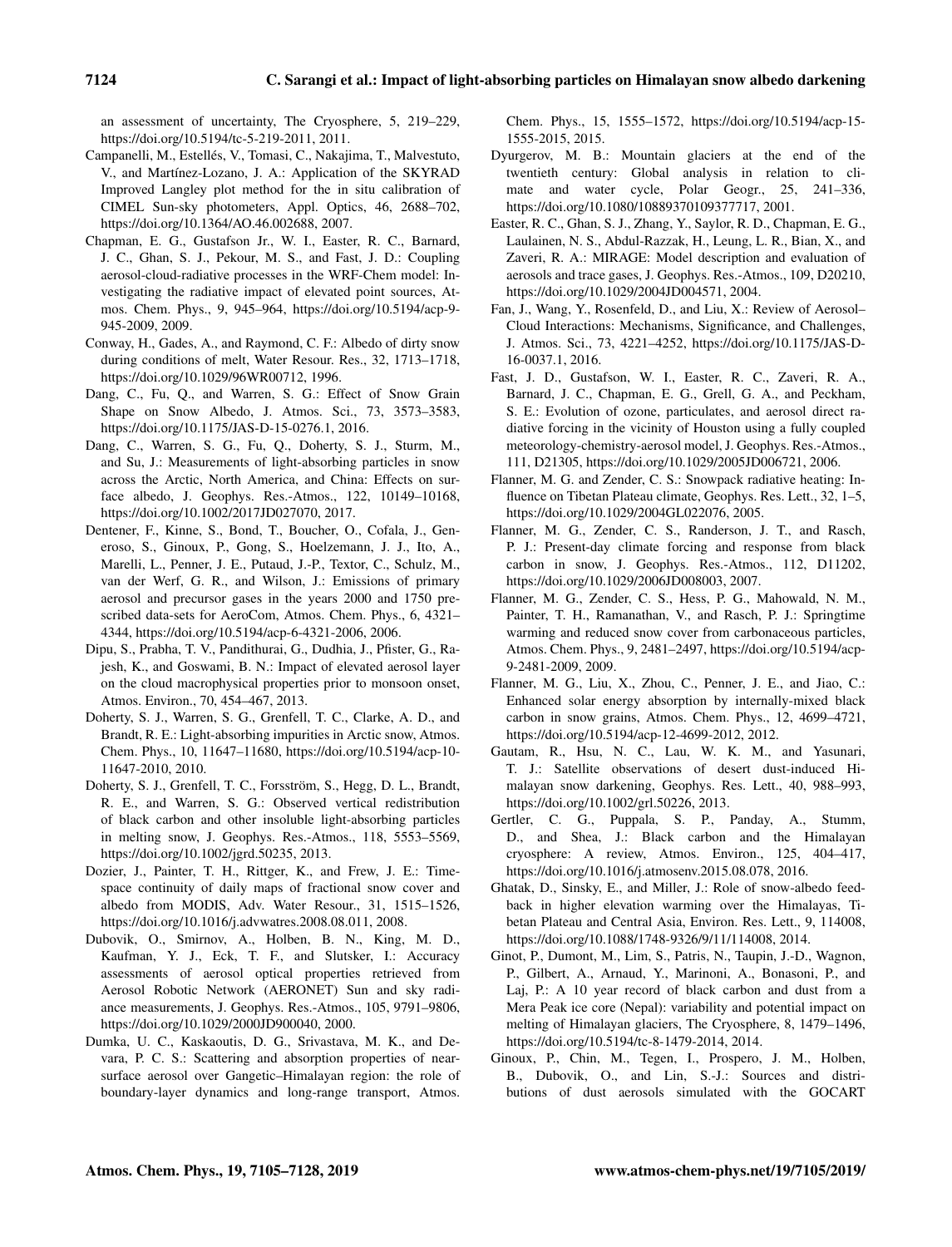#### C. Sarangi et al.: Impact of light-absorbing particles on Himalayan snow albedo darkening 7125

model, J. Geophys. Res.-Atmos., 106, 20255–20273, https://doi.org/10.1029/2000JD000053, 2001.

- Gustafson, W. I., Chapman, E. G., Ghan, S. J., Easter, R. C., and Fast, J. D.: Impact on modeled cloud characteristics due to simplified treatment of uniform cloud condensation nuclei during NEAQS 2004, Geophys. Res. Lett., 34, L19809, https://doi.org/10.1029/2007GL030021, 2007.
- Hadley, O. L. and Kirchstetter, T. W.: Black-carbon reduction of snow albedo, Nat. Clim. Chang., 2, 437–440, https://doi.org/10.1038/nclimate1433, 2012.
- Hansen, J. and Nazarenko, L.: Soot climate forcing via snow and ice albedos, P. Natl. Acad. Sci. USA, 101, 423–428, https://doi.org/10.1073/pnas.2237157100, 2004.
- Hansen, J., Sato, M., and Ruedy, R.: Radiative forcing and climate response, J. Geophys. Res.-Atmos., 102, 6831–6864, https://doi.org/10.1029/96JD03436, 1997.
- He, C., Li, Q., Liou, K.-N., Takano, Y., Gu, Y., Qi, L., Mao, Y., and Leung, L. R.: Black carbon radiative forcing over the Tibetan Plateau, Geophys. Res. Lett., 41, 7806–7813, https://doi.org/10.1002/2014GL062191, 2014.
- He, C., Takano, Y., Liou, K.-N., Yang, P., Li, Q., and Chen, F.: Impact of Snow Grain Shape and Black Carbon–Snow Internal Mixing on Snow Optical Properties: Parameterizations for Climate Models, J. Climate, 30, 10019–10036, https://doi.org/10.1175/JCLI-D-17-0300.1, 2017.
- He, C., Flanner, M. G., Chen, F., Barlage, M., Liou, K.-N., Kang, S., Ming, J., and Qian, Y.: Black carbon-induced snow albedo reduction over the Tibetan Plateau: uncertainties from snow grain shape and aerosol–snow mixing state based on an updated SNICAR model, Atmos. Chem. Phys., 18, 11507–11527, https://doi.org/10.5194/acp-18-11507-2018, 2018.
- Hess, M., Koepke, P., and Schult, I.: Optical Properties of Aerosols and Clouds: The Software Package OPAC, B. Am. Meteorol. Soc., 79, 831–844, https://doi.org/10.1175/1520- 0477(1998)079<0831:OPOAAC>2.0.CO;2, 1998.
- Holben, B. N., Eck, T. F., Slutsker, I., Tanré, D., Buis, J. P., Setzer, A., Vermote, E., Reagan, J. A., Kaufman, Y. J., Nakajima, T., Lavenu, F., Jankowiak, I., and Smirnov, A.: AERONET – A Federated Instrument Network and Data Archive for Aerosol Characterization, Remote Sens. Environ., 66, 1–16, https://doi.org/10.1016/S0034-4257(98)00031-5, 1998.
- Hu, Z., Zhao, C., Huang, J., Leung, L. R., Qian, Y., Yu, H., Huang, L., and Kalashnikova, O. V.: Trans-Pacific transport and evolution of aerosols: evaluation of quasi-global WRF-Chem simulation with multiple observations, Geosci. Model Dev., 9, 1725– 1746, https://doi.org/10.5194/gmd-9-1725-2016, 2016.
- Immerzeel, W. W., Van Beek, L. P. H., and Bierkens, M. F. P.: Climate change will affect the asian water towers, Science, 328, 1382–1385, https://doi.org/10.1126/science.1183188, 2010.
- IPCC: Climate Change 2013 The Physical Science Basis: Working Group I Contribution to the Fifth Assessment Report of the Intergovernmental Panel on Climate Change, Cambridge University Press, Cambridge, https://doi.org/10.1017/CBO9781107415324, 2014.
- Jacobi, H.-W., Lim, S., Ménégoz, M., Ginot, P., Laj, P., Bonasoni, P., Stocchi, P., Marinoni, A., and Arnaud, Y.: Black carbon in snow in the upper Himalayan Khumbu Valley, Nepal: observations and modeling of the impact on snow albedo,

melting, and radiative forcing, The Cryosphere, 9, 1685–1699, https://doi.org/10.5194/tc-9-1685-2015, 2015.

- Jayarathne, T., Stockwell, C. E., Bhave, P. V., Praveen, P. S., Rathnayake, C. M., Islam, Md. R., Panday, A. K., Adhikari, S., Maharjan, R., Goetz, J. D., DeCarlo, P. F., Saikawa, E., Yokelson, R. J., and Stone, E. A.: Nepal Ambient Monitoring and Source Testing Experiment (NAMaSTE): emissions of particulate matter from wood- and dung-fueled cooking fires, garbage and crop residue burning, brick kilns, and other sources, Atmos. Chem. Phys., 18, 2259–2286, https://doi.org/10.5194/acp-18-2259-2018, 2018.
- Ji, Z. M.: Modeling black carbon and its potential radiative effects over the Tibetan Plateau, Adv. Clim. Chang. Res., 7, 139–144, https://doi.org/10.1016/j.accre.2016.10.002, 2016.
- Kaser, G., Grosshauser, M., and Marzeion, B.: Contribution potential of glaciers to water availability in different climate regimes, P. Natl. Acad. Sci. USA, 107, 20223–20227, https://doi.org/10.1073/pnas.1008162107, 2010.
- Kaspari, S., Painter, T. H., Gysel, M., Skiles, S. M., and Schwikowski, M.: Seasonal and elevational variations of black carbon and dust in snow and ice in the Solu-Khumbu, Nepal and estimated radiative forcings, Atmos. Chem. Phys., 14, 8089– 8103, https://doi.org/10.5194/acp-14-8089-2014, 2014.
- Khan, A. A., Pant, N. C., Sarkar, A., Tandon, S. K., Thamban, M., and Mahalinganathan, K.: The Himalayan cryosphere: A critical assessment and evaluation of glacial melt fraction in the Bhagirathi basin, Geosci. Front., 8, 107–115, https://doi.org/10.1016/j.gsf.2015.12.009, 2017.
- Kopacz, M., Mauzerall, D. L., Wang, J., Leibensperger, E. M., Henze, D. K., and Singh, K.: Origin and radiative forcing of black carbon transported to the Himalayas and Tibetan Plateau, Atmos. Chem. Phys., 11, 2837–2852, https://doi.org/10.5194/acp-11-2837-2011, 2011.
- Kulkarni, A. V., Rathore, B. P., and Singh, S. K.: Distribution of seasonal snow cover in central and western Himalaya, Ann. Glaciol., 51, 123–128, https://doi.org/10.3189/172756410791386445, 2010.
- Kumar, R., Barth, M. C., Pfister, G. G., Naja, M., and Brasseur, G. P.: WRF-Chem simulations of a typical pre-monsoon dust storm in northern India: influences on aerosol optical properties and radiation budget, Atmos. Chem. Phys., 14, 2431–2446, https://doi.org/10.5194/acp-14-2431-2014, 2014.
- Lau, K. M., Kim, M. K., and Kim, K. M.: Asian summer monsoon anomalies induced by aerosol direct forcing: The role of the Tibetan Plateau, Clim. Dynam., 26, 855–864, https://doi.org/10.1007/s00382-006-0114-z, 2006.
- Lau, W. K. M., Kim, M. K., Kim, K. M., and Lee, W. S.: Enhanced surface warming and accelerated snow melt in the Himalayas and Tibetan Plateau induced by absorbing aerosols, Environ. Res. Lett., 5, 025204, https://doi.org/10.1088/1748-9326/5/2/025204, 2010.
- Levy, R. C., Remer, L. A., Mattoo, S., Vermote, E. F., and Kaufman, Y. J.: Second-generation operational algorithm: Retrieval of aerosol properties over land from inversion of Moderate Resolution Imaging Spectroradiometer spectral reflectance, J. Geophys. Res.-Atmos., 112, D13211, https://doi.org/10.1029/2006JD007811, 2007.
- Levy, R. C., Remer, L. A., Kleidman, R. G., Mattoo, S., Ichoku, C., Kahn, R., and Eck, T. F.: Global evaluation of the Collection 5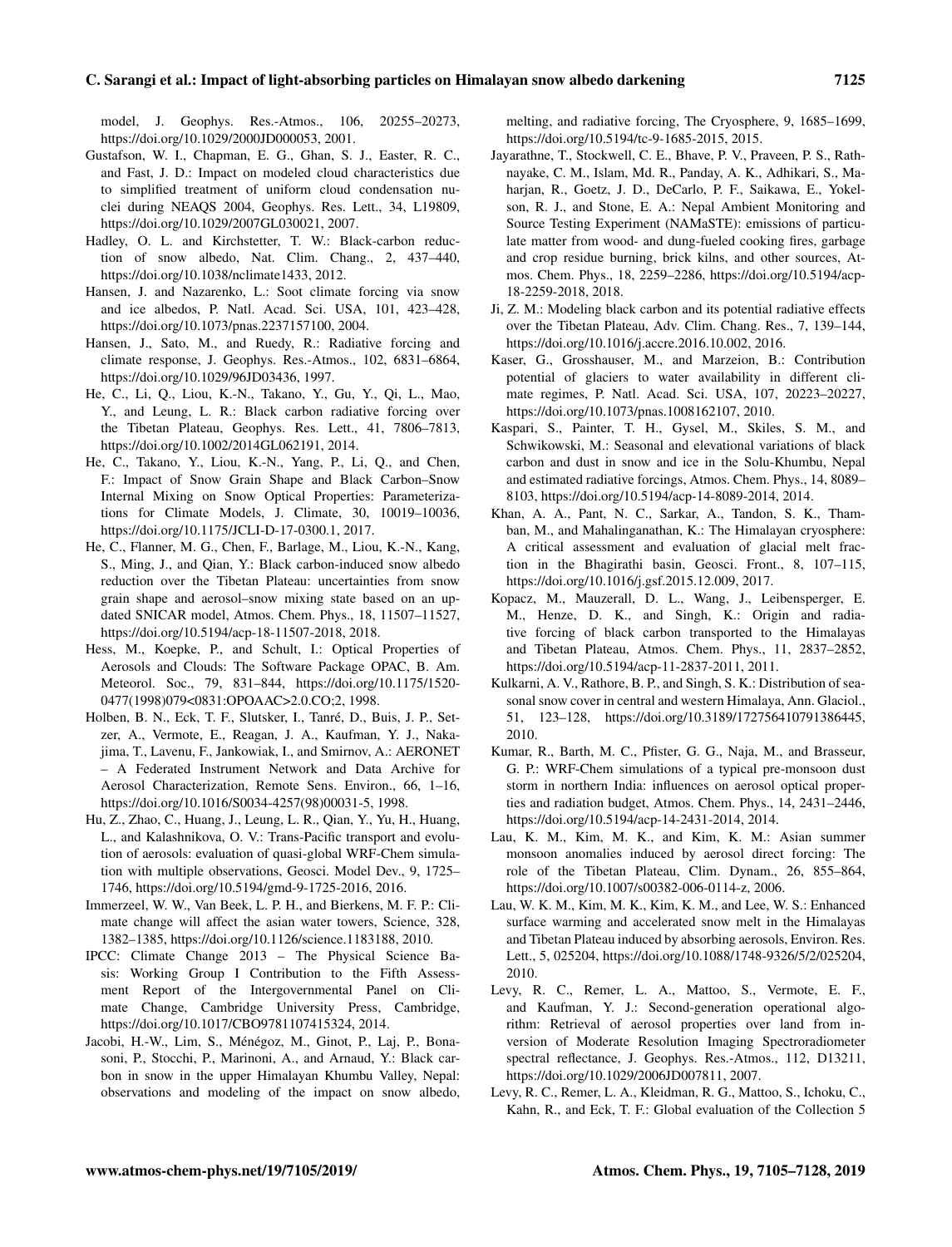MODIS dark-target aerosol products over land, Atmos. Chem. Phys., 10, 10399–10420, https://doi.org/10.5194/acp-10-10399- 2010, 2010.

- Li, Z., Lau, W. K. M., Ramanathan, V., Wu, G., Ding, Y., Manoj, M. G., Liu, J., Qian, Y., Li, J., Zhou, T., Fan, J., Rosenfeld, D., Ming, Y., Wang, Y., Huang, J., Wang, B., Xu, X., Lee, S. S., Cribb, M., Zhang, F., Yang, X., Zhao, C., Takemura, T., Wang, K., Xia, X., Yin, Y., Zhang, H., Guo, J., Zhai, P. M., Sugimoto, N., Babu, S. S., and Brasseur, G. P.: Aerosol and monsoon climate interactions over Asia, Rev. Geophys., 54, 866–929, https://doi.org/10.1002/2015RG000500, 2016.
- Liou, K. N., Takano, Y., He, C., Yang, P., Leung, L. R., Gu, Y., and Lee, W. L.: Stochastic parameterization for light absorption by internally mixed BC/dust in snow grains for application to climate models, J. Geophys. Res.-Atmos., 119, 7616-7632, https://doi.org/10.1002/2014JD021665, 2014.
- Marcq, S., Laj, P., Roger, J. C., Villani, P., Sellegri, K., Bonasoni, P., Marinoni, A., Cristofanelli, P., Verza, G. P., and Bergin, M.: Aerosol optical properties and radiative forcing in the high Himalaya based on measurements at the Nepal Climate Observatory-Pyramid site (5079 m a.s.l.), Atmos. Chem. Phys., 10, 5859–5872, https://doi.org/10.5194/acp-10-5859-2010, 2010.
- Ménégoz, M., Krinner, G., Balkanski, Y., Boucher, O., Cozic, A., Lim, S., Ginot, P., Laj, P., Gallée, H., Wagnon, P., Marinoni, A., and Jacobi, H. W.: Snow cover sensitivity to black carbon deposition in the Himalayas: from atmospheric and ice core measurements to regional climate simulations, Atmos. Chem. Phys., 14, 4237–4249, https://doi.org/10.5194/acp-14-4237-2014, 2014.
- Menon, S., Koch, D., Beig, G., Sahu, S., Fasullo, J., and Orlikowski, D.: Black carbon aerosols and the third polar ice cap, Atmos. Chem. Phys., 10, 4559–4571, https://doi.org/10.5194/acp-10-4559-2010, 2010.
- Ming, J., Cachier, H., Xiao, C., Qin, D., Kang, S., Hou, S., and Xu, J.: Black carbon record based on a shallow Himalayan ice core and its climatic implications, Atmos. Chem. Phys., 8, 1343– 1352, https://doi.org/10.5194/acp-8-1343-2008, 2008.
- Ming, J., Du, Z., Xiao, C., Xu, X., and Zhang, D.: Darkening of the mid-Himalaya glaciers since 2000 and the potential causes, Environ. Res. Lett., 7, 014021, https://doi.org/10.1088/1748- 9326/7/1/014021, 2012.
- Mlawer, E. J., Taubman, S. J., Brown, P. D., Iacono, M. J., and Clough, S. A.: Radiative transfer for inhomogeneous atmospheres: RRTM, a validated correlated-k model for the longwave, J. Geophys. Res.-Atmos., 102, 16663–16682, https://doi.org/10.1029/97JD00237, 1997.
- Nair, V. S., Babu, S. S., Moorthy, K. K., Sharma, A. K., Marinoni, A., and Ajai: Black carbon aerosols over the Himalayas: Direct and surface albedo forcing, Tellus B, 65, 1, https://doi.org/10.3402/tellusb.v65i0.19738, 2013.
- Nakajima, T., Tonna, G., Rao, R., Boi, P., Kaufman, Y., and Holben, B.: Use of sky brightness measurements from ground for remote sensing of particulate polydispersions, Appl. Optics, 35, 2672, https://doi.org/10.1364/AO.35.002672, 1996.
- Ningombam, S. S., Srivastava, A. K., Bagare, S. P., Singh, R. B., Kanawade, V. P., and Dorjey, N.: Assessment of aerosol optical and micro-physical features retrieved from direct and diffuse solar irradiance measurements from Skyradiometer at a high altitude station at Merak: Assessment of aerosol optical fea-

tures from Merak, Environ. Sci. Pollut. Res., 22, 16610–16619, https://doi.org/10.1007/s11356-015-4788-9, 2015.

- Niu, H., Kang, S., Wang, H., Zhang, R., Lu, X., Qian, Y., Paudyal, R., Wang, S., Shi, X., and Yan, X.: Seasonal variation and light absorption property of carbonaceous aerosol in a typical glacier region of the southeastern Tibetan Plateau, Atmos. Chem. Phys., 18, 6441–6460, https://doi.org/10.5194/acp-18- 6441-2018, 2018.
- Oleson, K. W., Lawrence, D. M., Gordon, B., Flanner, M. G., Kluzek, E., Peter, J., Levis, S., Swenson, S. C., Thornton, E., and Feddema, J.: Technical description of version 4.0 of the Community Land Model (CLM), NCAR Technical Note NCAR/TN-478+STR, https://doi.org/10.5065/D6FB50WZ, 2010.
- Painter, T. H., Rittger, K., McKenzie, C., Slaughter, P., Davis, R. E., and Dozier, J.: Retrieval of subpixel snow covered area, grain size, and albedo from MODIS, Remote Sens. Environ., 113, 868– 879, https://doi.org/10.1016/j.rse.2009.01.001, 2009.
- Painter, T. H., Bryant, A. C., and McKenzie Skiles, S.: Radiative forcing by light absorbing impurities in snow from MODIS surface reflectance data, Geophys. Res. Lett., 39, L17502, https://doi.org/10.1029/2012GL052457, 2012.
- Painter, T. H., Seidel, F. C., Bryant, A. C., McKenzie Skiles, S., and Rittger, K.: Imaging spectroscopy of albedo and radiative forcing by light-absorbing impurities in mountain snow, J. Geophys. Res.-Atmos., 118, 9511–9523, https://doi.org/10.1002/jgrd.50520, 2013.
- Pfeffer, W. T., Arendt, A. A., Bliss, A., Bolch, T., Cogley, J. G., Gardner, A. S., Hagen, J. O., Hock, R., Kaser, G., Kienholz, C., Miles, E. S., Moholdt, G., Mölg, N., Paul, F., Radic, V., Rastner, ´ P., Raup, B. H., Rich, J., Sharp, M. J., Andreassen, L. M., Bajracharya, S., Barrand, N. E., Beedle, M. J., Berthier, E., Bhambri, R., Brown, I., Burgess, D. O., Burgess, E. W., Cawkwell, F., Chinn, T., Copland, L., Cullen, N. J., Davies, B., De Angelis, H., Fountain, A. G., Frey, H., Giffen, B. A., Glasser, N. F., Gurney, S. D., Hagg, W., Hall, D. K., Haritashya, U. K., Hartmann, G., Herreid, S., Howat, I., Jiskoot, H., Khromova, T. E., Klein, A., Kohler, J., König, M., Kriegel, D., Kutuzov, S., Lavrentiev, I., Le Bris, R., Li, X., Manley, W. F., Mayer, C., Menounos, B., Mercer, A., Mool, P., Negrete, A., Nosenko, G., Nuth, C., Osmonov, A., Pettersson, R., Racoviteanu, A., Ranzi, R., Sarikaya, M. A., Schneider, C., Sigurdsson, O., Sirguey, P., Stokes, C. R., Wheate, R., Wolken, G. J., Wu, L. Z., and Wyatt, F. R.: The randolph glacier inventory: A globally complete inventory of glaciers, J. Glaciol., 60, 537–552, https://doi.org/10.3189/2014JoG13J176, 2014.
- Prasad, A. K., Yang, K.-H. S., El-Askary, H. M., and Kafatos, M.: Melting of major Glaciers in the western Himalayas: evidence of climatic changes from long term MSU derived tropospheric temperature trend (1979–2008), Ann. Geophys., 27, 4505–4519, https://doi.org/10.5194/angeo-27-4505-2009, 2009.
- Qian, Y., Gong, D., Fan, J., Ruby Leung, L., Bennartz, R., Chen, D., and Wang, W.: Heavy pollution suppresses light rain in China: Observations and modeling, J. Geophys. Res.-Atmos., 114, D00K02, https://doi.org/10.1029/2008JD011575, 2009.
- Qian, Y., Flanner, M. G., Leung, L. R., and Wang, W.: Sensitivity studies on the impacts of Tibetan Plateau snowpack pollution on the Asian hydrological cycle and monsoon climate, Atmos. Chem. Phys., 11, 1929–1948, https://doi.org/10.5194/acp-11-1929-2011, 2011.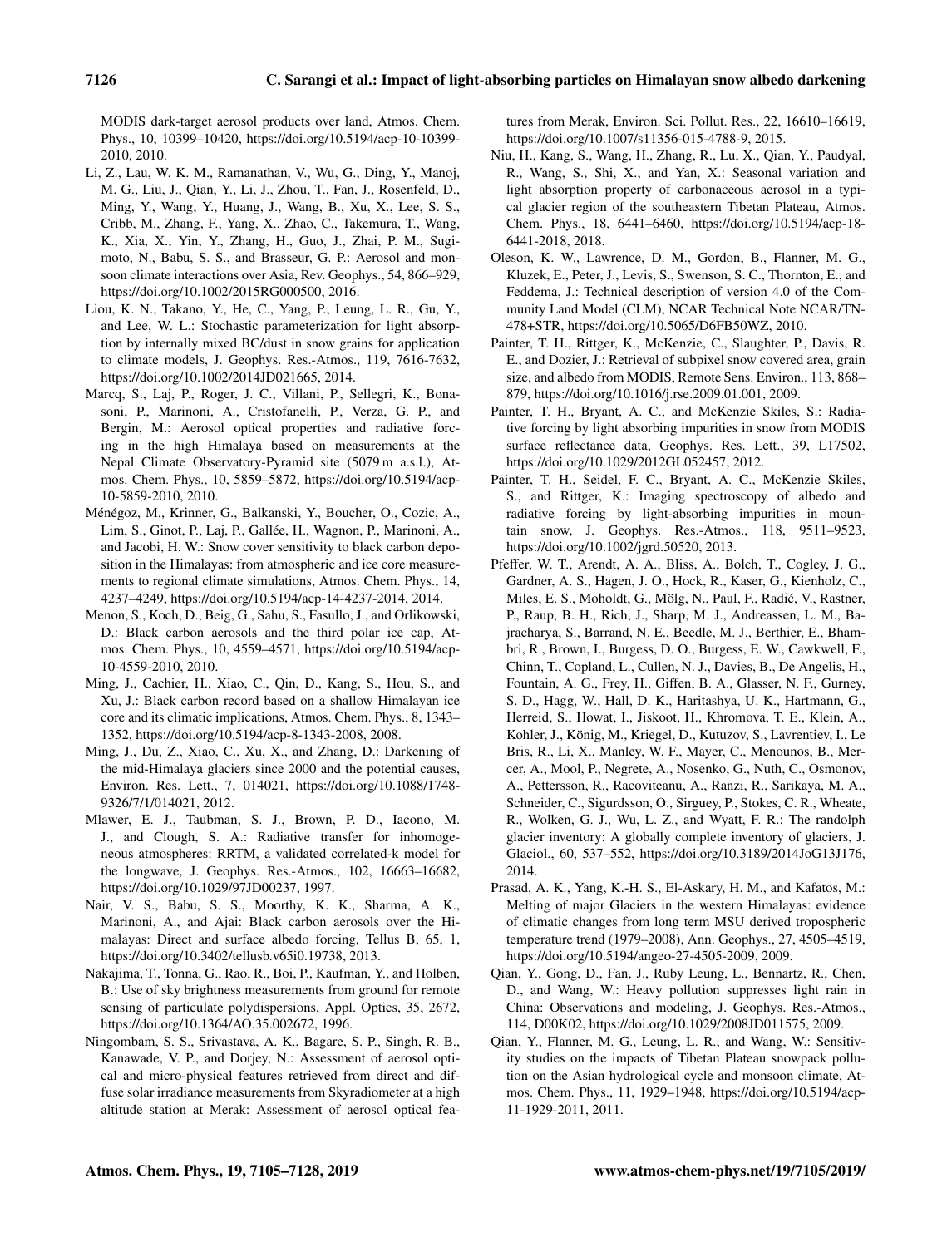- Qian, Y., Wang, H., Zhang, R., Flanner, M. G., and Rasch, P. J.: A sensitivity study on modeling black carbon in snow and its radiative forcing over the Arctic and Northern China, Environ. Res. Lett., 9, 064001, https://doi.org/10.1088/1748-9326/9/6/064001, 2014.
- Qian, Y., Yasunari, T. J., Doherty, S. J., Flanner, M. G., Lau, W. K. M., Ming, J., Wang, H., Wang, M., Warren, S. G., and Zhang, R.: Light-absorbing particles in snow and ice: Measurement and modeling of climatic and hydrological impact, Adv. Atmos. Sci., 32, 64–91, https://doi.org/10.1007/s00376-014-0010-0, 2015.
- Raatikainen, T., Hyvärinen, A. P., Hatakka, J., Panwar, T. S., Hooda, R. K., Sharma, V. P., and Lihavainen, H.: The effect of boundary layer dynamics on aerosol properties at the Indo-Gangetic plains and at the foothills of the Himalayas, Atmos. Environ., 89, 548– 555, https://doi.org/10.1016/j.atmosenv.2014.02.058, 2014.
- Ramanathan, V. and Carmichael, G.: Global and regional climate changes due to black carbon, Nat. Geosci., 1, 221–227, https://doi.org/10.1038/ngeo156, 2008.
- Ramanathan, V., Crutzen, P. J., Kiehl, J. T., and Rosenfeld, D.: Aerosol, climate and the hydrological cycle, Science, 294, 2119– 2124, 2001.
- Ramanathan, V., Ramana, M. V., Roberts, G., Kim, D., Corrigan, C., Chung, C., and Winker, D.: Warming trends in Asia amplified by brown cloud solar absorption, Nature, 448, 575–578, https://doi.org/10.1038/nature06019, 2007.
- Ren, D. and Karoly, D.: Comparison of glacier-inferred temperatures with observations and climate model simulations, Geophys. Res. Lett., 33, L23710, https://doi.org/10.1029/2006GL027856, 2006.
- Ren, J., Jing, Z., Pu, J., and Qin, X.: Glacier variations and climate change in the central Himalaya over the past few decades, Ann. Glaciol., 43, 218–222, 2006.
- Rittger, K., Painter, T. H., and Dozier, J.: Assessment of methods for mapping snow cover from MODIS, Adv. Water Resour., 51, 367– 380, https://doi.org/10.1016/j.advwatres.2012.03.002, 2013.
- Rittger, K., Bair, E. H., Kahl, A., and Dozier, J.: Spatial estimates of snow water equivalent from reconstruction, Adv. Water Resour., 94, 345–363, https://doi.org/10.1016/j.advwatres.2016.05.015, 2016.
- Santra, S., Verma, S., Fujita, K., Chakraborty, I., Boucher, O., Takemura, T., Burkhart, J. F., Matt, F., and Sharma, M.: Simulations of black carbon (BC) aerosol impact over Hindu Kush Himalayan sites: validation, sources, and implications on glacier runoff, Atmos. Chem. Phys., 19, 2441–2460, https://doi.org/10.5194/acp-19-2441-2019, 2019.
- Sarangi, C., Tripathi, S. N., Kanawade, V. P., Koren, I., and Pai, D. S.: Investigation of the aerosol–cloud–rainfall association over the Indian summer monsoon region, Atmos. Chem. Phys., 17, 5185–5204, https://doi.org/10.5194/acp-17-5185-2017, 2017.
- Schmale, J., Flanner, M., Kang, S., Sprenger, M., Zhang, Q., Guo, J., Li, Y., Schwikowski, M., and Farinotti, D.: Modulation of snow reflectance and snowmelt from Central Asian glaciers by anthropogenic black carbon, Sci. Rep. UK, 7, 40501, https://doi.org/10.1038/srep40501, 2017.
- Shrestha, A. B., Wake, C. P., Mayewski, P. A., and Dibb, J. E.: Maximum temperature trends in the Himalaya and its vicinity: An analysis based on temperature records from Nepal for the period 1971–94, J.

Climate, 12, 2775–2786, https://doi.org/10.1175/1520- 0442(1999)012<2775:MTTITH>2.0.CO;2, 1999.

- Simard, M., Pinto, N., Fisher, J. B., and Baccini, A.: Mapping forest canopy height globally with spaceborne lidar, J. Geophys. Res.- Biogeo., 116, G04021, https://doi.org/10.1029/2011JG001708, 2011.
- Singh, P. and Bengtsson, L.: Hydrological sensitivity of a large Himalayan basin to climate change, Hydrol. Process., 18, 2363– 2385, https://doi.org/10.1002/hyp.1468, 2004.
- Skiles, S. M., Painter, T. H., Deems, J. S., Bryant, A. C., and Landry, C. C.: Dust radiative forcing in snow of the Upper Colorado River Basin: 2. Interannual variability in radiative forcing and snowmelt rates, Water Resour. Res., 48, W07522, https://doi.org/10.1029/2012WR011986, 2012.
- Skiles, S. M., Painter, T. H., Belnap, J., Holland, L., Reynolds, R. L., Goldstein, H. L., and Lin, J.: Regional variability in dust-on-snow processes and impacts in the Upper Colorado River Basin, Hydrol. Process., 29, 5397–5413, https://doi.org/10.1002/hyp.10569, 2015.
- Skiles, S. M. K. and Painter, T.: Daily evolution in dust and black carbon content, snow grain size, and snow albedo during snowmelt, Rocky Mountains, Colorado, J. Glaciol., 63, 118–132, https://doi.org/10.1017/jog.2016.125, 2017.
- Svensson, J., Ström, J., Kivekäs, N., Dkhar, N. B., Tayal, S., Sharma, V. P., Jutila, A., Backman, J., Virkkula, A., Ruppel, M., Hyvärinen, A., Kontu, A., Hannula, H.-R., Leppäranta, M., Hooda, R. K., Korhola, A., Asmi, E., and Lihavainen, H.: Lightabsorption of dust and elemental carbon in snow in the Indian Himalayas and the Finnish Arctic, Atmos. Meas. Tech., 11, 1403– 1416, https://doi.org/10.5194/amt-11-1403-2018, 2018.
- Thind, P. S., Chandel, K. K., Sharma, S. K., Mandal, T. K., and John, S.: Light-absorbing impurities in snow of the Indian Western Himalayas: impact on snow albedo, radiative forcing, and enhanced melting, Environ. Sci. Pollut. Res. Int., 26, 7566–7578, https://doi.org/10.1007/s11356-019-04183-5, 2019.
- Toon, O. B., McKay, C. P., Ackerman, T. P., and Santhanam, K.: Rapid calculation of radiative heating rates and photodissociation rates in inhomogeneous multiple scattering atmospheres, J. Geophys. Res., 94, 16287, https://doi.org/10.1029/JD094iD13p16287, 1989.
- Tripathi, S. N., Dey, S., Chandel, A., Srivastava, S., Singh, R. P., and Holben, B. N.: Comparison of MODIS and AERONET derived aerosol optical depth over the Ganga Basin, India, Ann. Geophys., 23, 1093–1101, https://doi.org/10.5194/angeo-23-1093- 2005, 2005.
- van der Werf, G. R., Randerson, J. T., Giglio, L., Collatz, G. J., Mu, M., Kasibhatla, P. S., Morton, D. C., DeFries, R. S., Jin, Y., and van Leeuwen, T. T.: Global fire emissions and the contribution of deforestation, savanna, forest, agricultural, and peat fires (1997–2009), Atmos. Chem. Phys., 10, 11707–11735, https://doi.org/10.5194/acp-10-11707-2010, 2010.
- Wake, C. P., Mayewski, P. A., Li, Z., Han, J., and Qin, D.: Modern eolian dust deposition in central Asia, Tellus B, 46, 220–233, https://doi.org/10.3402/tellusb.v46i3.15793, 1994.
- Wang, B., Bao, Q., Hoskins, B., Wu, G., and Liu, Y.: Tibetan Plateau warming and precipitation changes in East Asia, Geophys. Res. Lett., 35, L14702, https://doi.org/10.1029/2008GL034330, 2008.
- Wang, M., Xu, B., Cao, J., Tie, X., Wang, H., Zhang, R., Qian, Y., Rasch, P. J., Zhao, S., Wu, G., Zhao, H., Joswiak, D. R., Li, J.,